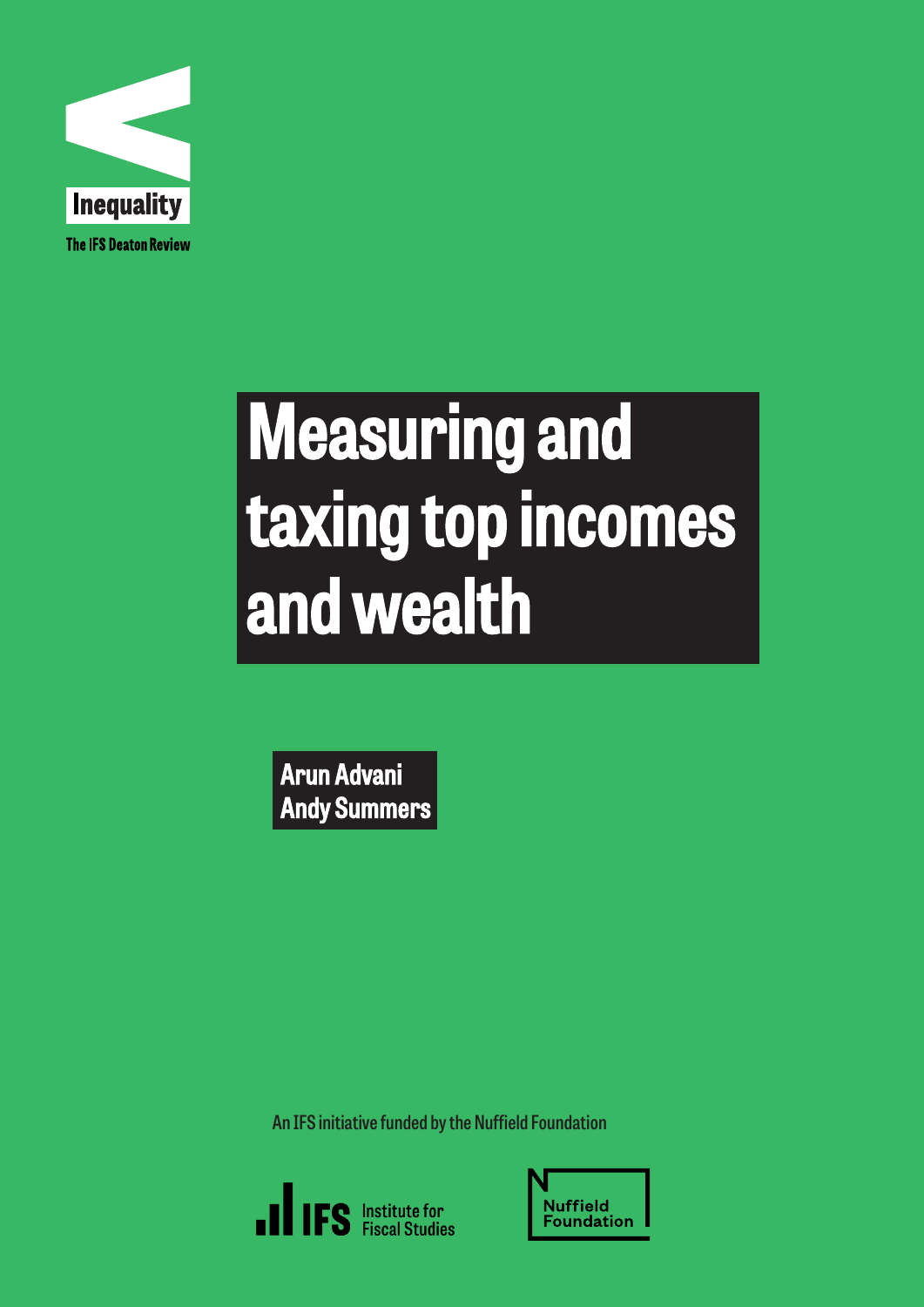# **Measuring and taxing top incomes and wealth**

# **Arun Advani (University of Warwick; IFS) and Andy Summers (LSE; IFS) [1](#page-1-0)**

# **Introduction**

Few topics attract such intense political debate as top tax rates: in the UK, this has led to two top income tax rate reforms since the financial crisis. Recently, the measurement of top incomes and wealth has also proved controversial, in both the UK and the US. The chapter by Delestre et al. (2022) examines both of these issues. It first studies the distribution of income in the UK, focusing on the income sources and demographics of those at the top, as well as non-taxable sources of income. It then describes the current taxation of top incomes, and suggests some directions for reform. Mirroring this structure, in this commentary we discuss first the measurement of financial inequalities, focusing on top income and wealth shares, and then the scope for policy reforms to tackle some of the issues raised, also focusing on the UK.

As Delestre et al. (2022) note, the availability of administrative data has been crucial in improving the measurement of top income shares. We highlight two areas where such data can be misleading. First, administrative data miss incomes for those at the bottom end of the income distribution, which can bias the denominator in top income shares. Second, the administrative definition of income excludes some receipts that nonetheless affect welfare, biasing both the level and trend of top share inequality. We then describe how a focus on trends in the share of income going to some top group, such as the top 1%, neglects the movements into and out of that group: in particular we emphasize the growing importance of migrants at the top of the UK income distribution.

We then briefly turn to wealth, and what is known about UK top wealth shares. Good quality administrative data on the wealth of the living are not available. Recent estimates, which correct survey measures, show that top wealth, and hence top wealth shares, have previously been underestimated, but the conclusion that the trend in top wealth shares has been flat is robust to these corrections. However, estimates of top wealth shares are very sensitive to the data sources used to estimate both aggregate wealth and the distribution of wealth. In the UK, National Accounts aggregates for housing and pension wealth are substantially lower than estimates from survey data, implying less wealth held by those in the middle – for whom this is a major share of the portfolio – relative to those at the top.

Turning to policy, we emphasise the role of capital taxes when considering top incomes and wealth. We begin with proposed reforms to the taxation of capital gains, which we show are a major reason for variation in effective average tax rates among people with otherwise similar incomes, even after accounting for the 'lumpiness' of gains. Treating gains more like income, with appropriate adjustments to the base and averaging provisions to account for lumpiness, would improve efficiency and equity (both horizontally and vertically), and raise substantial revenue. Inheritance tax too is in need of reform: at a minimum this should address some of the current reliefs that lead to a falling effective tax rate at the top.

Taken together, reforms to capital gains tax and inheritance tax could raise more tax from the wealthy. However, on their own, such reforms are unlikely to raise substantial revenues from the very wealthiest

<span id="page-1-0"></span><sup>1</sup> This work contains statistical data from HM Revenue and Customs (HMRC), which are Crown Copyright. The research data sets used may not exactly reproduce HMRC aggregates. The use of HMRC statistical data in this work does not imply the endorsement of HMRC in relation to the interpretation or analysis of the information. The authors thank David Burgherr, Helen Hughson and Hannah Tarrant for excellent research assistance, numerous co-authors and funders for supporting much of the underlying research referenced herein, and Stuart Adam, Emma Chamberlain, Helen Miller and the Deaton editors for comments. Correspondence t[o a.advani.1@warwick.ac.uk](mailto:a.advani.1@warwick.ac.uk) and a.d.summers@lse.ac.uk.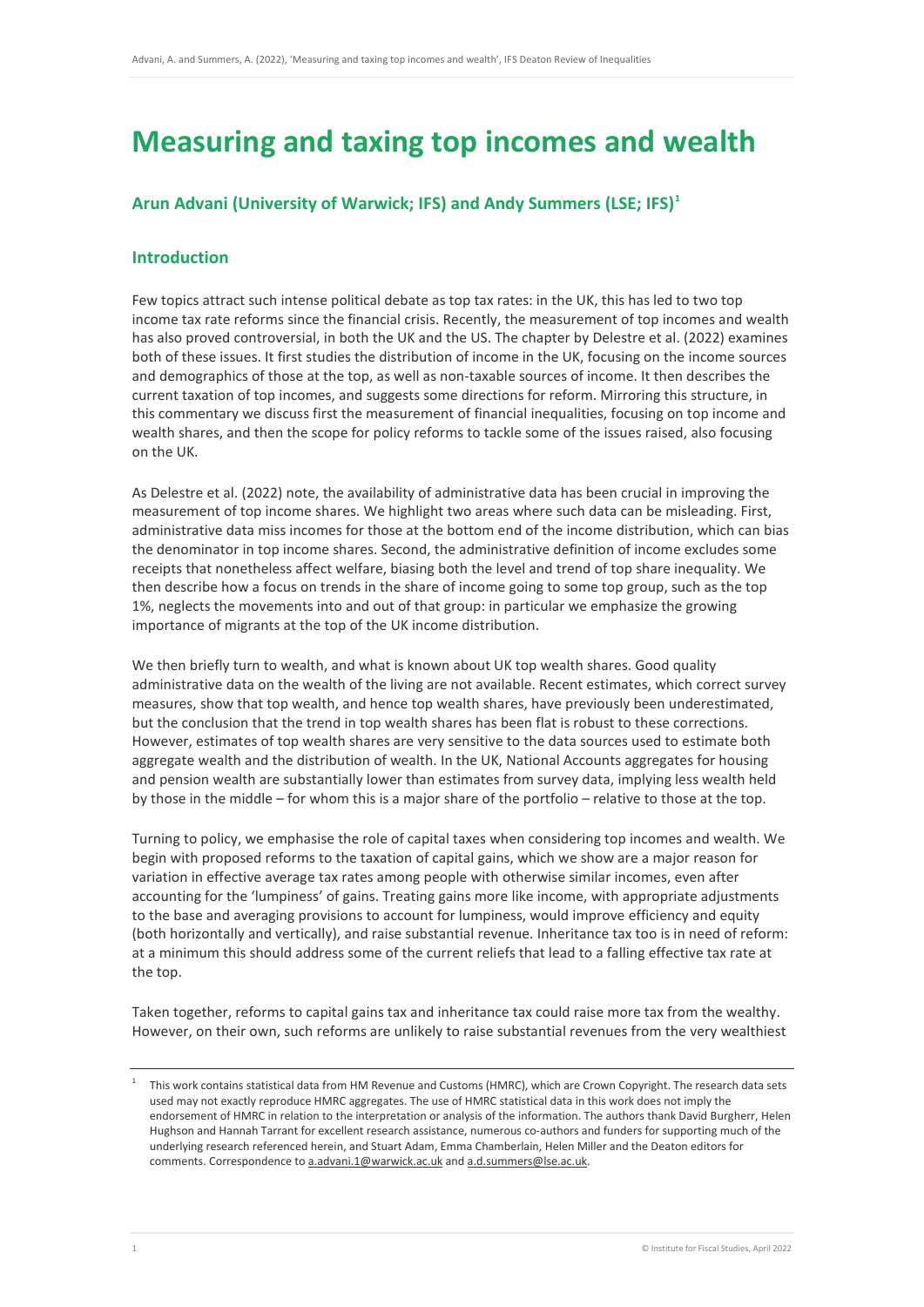and there is a limit to how far they could reduce wealth concentration. This is because they rely (respectively) on asset disposals and deaths as triggering events, meaning the impact of reforms necessarily takes a long time to work through, even assuming that the taxes cannot be avoided in the long run. We argue that an annual wealth tax could be a useful additional tool at the very top of the wealth distribution, and that the common arguments against such a tax – from economic principle – have much less bite for this segment of the population.

In the aftermath of the COVID-19 pandemic, many policymakers are looking for tools to raise short-term revenue to 'pay for the crisis' or 'build back better'. If substantial revenues are sought in the short term, a one-off wealth tax is more efficient and equitable than alternatives. It is more efficient because if it is unanticipated it would yield almost no behavioural response. It would also have much lower administrative costs as a proportion of revenue than an annual wealth tax, because the one-off nature means it would be possible to charge higher rates than under an annual wealth tax. It is more equitable because it is concentrated on those who, by construction, have assets that might help them weather the current shocks. It also undoes some of the distributional side effects of macroeconomic policy, where low real interest rates have led to sharp rises in asset prices, benefiting those with assets relative to those without. We adopt the recommendation of the Wealth Tax Commission that a one-off wealth tax would be preferable to any alternative tax rise aimed at dealing with the costs of the pandemic.

We next consider who should be liable for such taxes. Answering this question is crucial when considering those with the highest incomes and wealth. Here we focus on two key issues that are in need of reform, but where more work is needed before the full parameters of such reform can be determined. First, what 'connecting factors' should determine whether individuals are within the scope of the UK tax system? Second, who should be taxed in respect of assets that are held in a trust?

Finally, we briefly discuss how income and wealth inequality are likely to have evolved over the pandemic, and the implications this has for the proposals above.

#### **Measuring top income inequality**

As highlighted by Delestre et al. (2022), no definition of 'income' is uncontentious. Broadly, there are three definitions used in the study of top incomes and income inequality:

- $\bullet$  fiscal income income assessable for income tax;
- national accounting definition of income, as set out according to the System of National Accounts the total amount of money earned from the goods and services produced in a country;
- Haig–Simons 'comprehensive' income the level of expenditure that is possible such that the value of assets an individual owns is unchanged.

#### **Measuring top fiscal income inequality**

Fiscal income has the singular benefit that it is relatively straightforward and uncontroversial to measure at the individual level when one has access to administrative tax data. However, it is sensitive to omissions from and changes in the definition of taxable income. For example, in 2016–17, the removal of a purely notional tax credit reduced apparent dividend receipts as recorded in fiscal income by 10%.

Additionally, substantial changes in the minimum level of income needed to pay any income tax (the 'personal allowance') have changed both the number of taxpayers and aggregate reported fiscal income over the past two decades. Measurement of fiscal income inequality through top shares is therefore not necessarily straightforward, as it depends on estimates of control totals for the population and for income.

For the population control total – the total number of relevant individuals in the population – an 'external' total is relatively straightforwardly available, by taking the number of adults in the UK, as measured by the Office for National Statistics (ONS).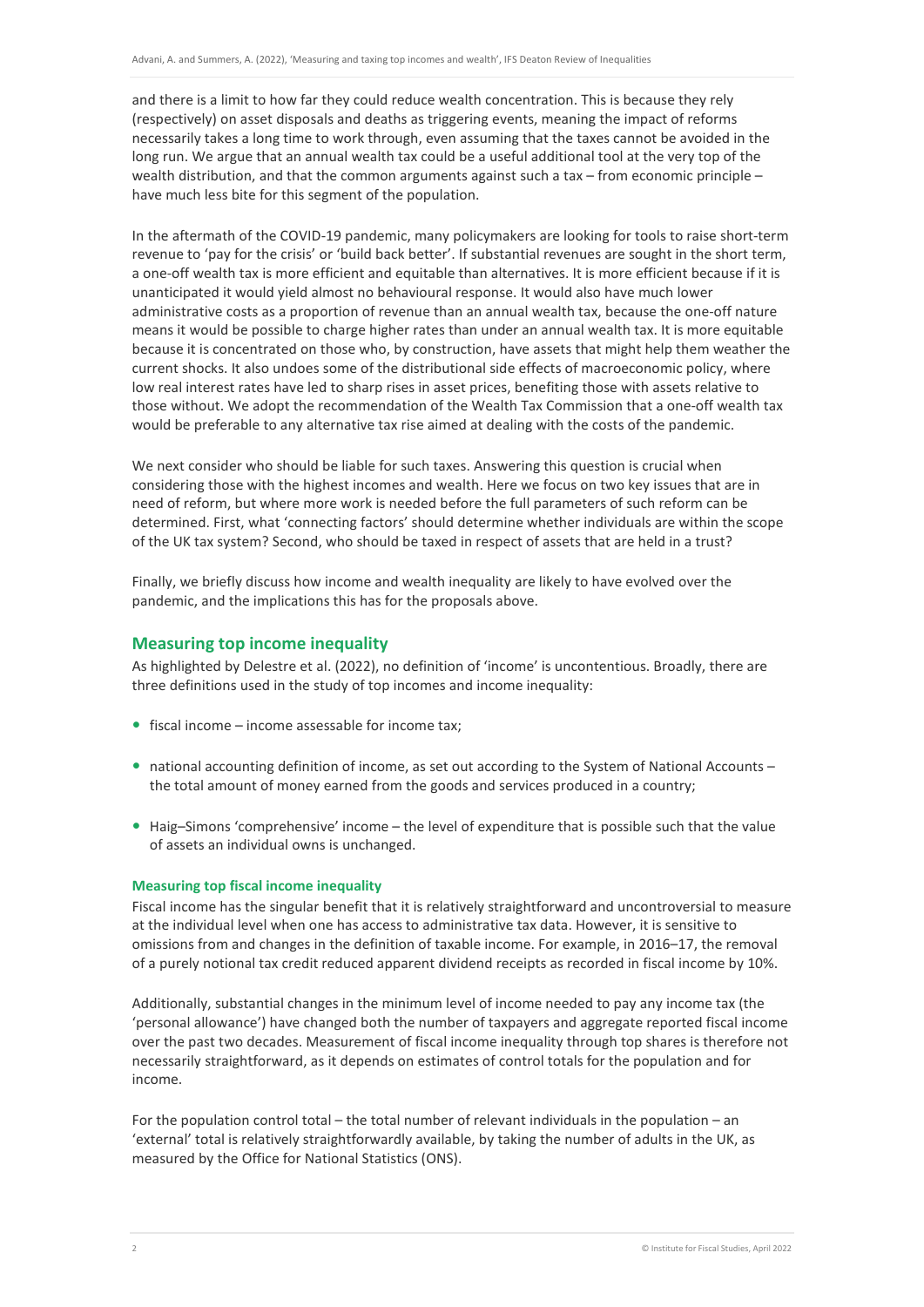## **Figure 1. Share of income going to the top X% of the population, using different approaches to estimate aggregate fiscal income**







Note: All top share series show the proportion of all fiscal income going to the top X% of the 15+ population ranked by fiscal income. 'SPI' top shares use an income control total based on the Survey of Personal Incomes (drawn from administrative tax data) augmented with data from the Family Resources Survey to 'fill out' the incomes of those at the bottom of the distribution. 'NA' top shares use an income control total produced from income components in the National Accounts, which are reconciled with fiscal income as closely as possible. The 15+ population control total is from the ONS mid-year population estimates.

Source: Advani, Summers and Tarrant (2022a).

There are two ways to produce an income control total (i.e. aggregate fiscal income). One, an 'augmented internal' approach, is to use survey data to 'fill out' the incomes of those at the bottom of the income distribution, whose incomes are below the personal allowance for tax so do not appear in tax data. Alternatively, an external income control total can be produced on the basis of national accounts, as the World Inequality Database (WID) has done for the UK since [2](#page-3-0)009.<sup>2</sup> In both cases, it is

<span id="page-3-0"></span><sup>2</sup> Prior to this, the WID used an internal control total (Atkinson, 2012). It did not augment the tax data with survey data, as the personal allowance was relatively low at the time, so there was relatively little fiscal income outside the tax system. The chapter by Delestre et al. also does not augment the tax data to account for low-income individuals, nor does it include taxable benefits, which make up part of fiscal income. This gives too small a denominator, and thus overestimates top shares slightly,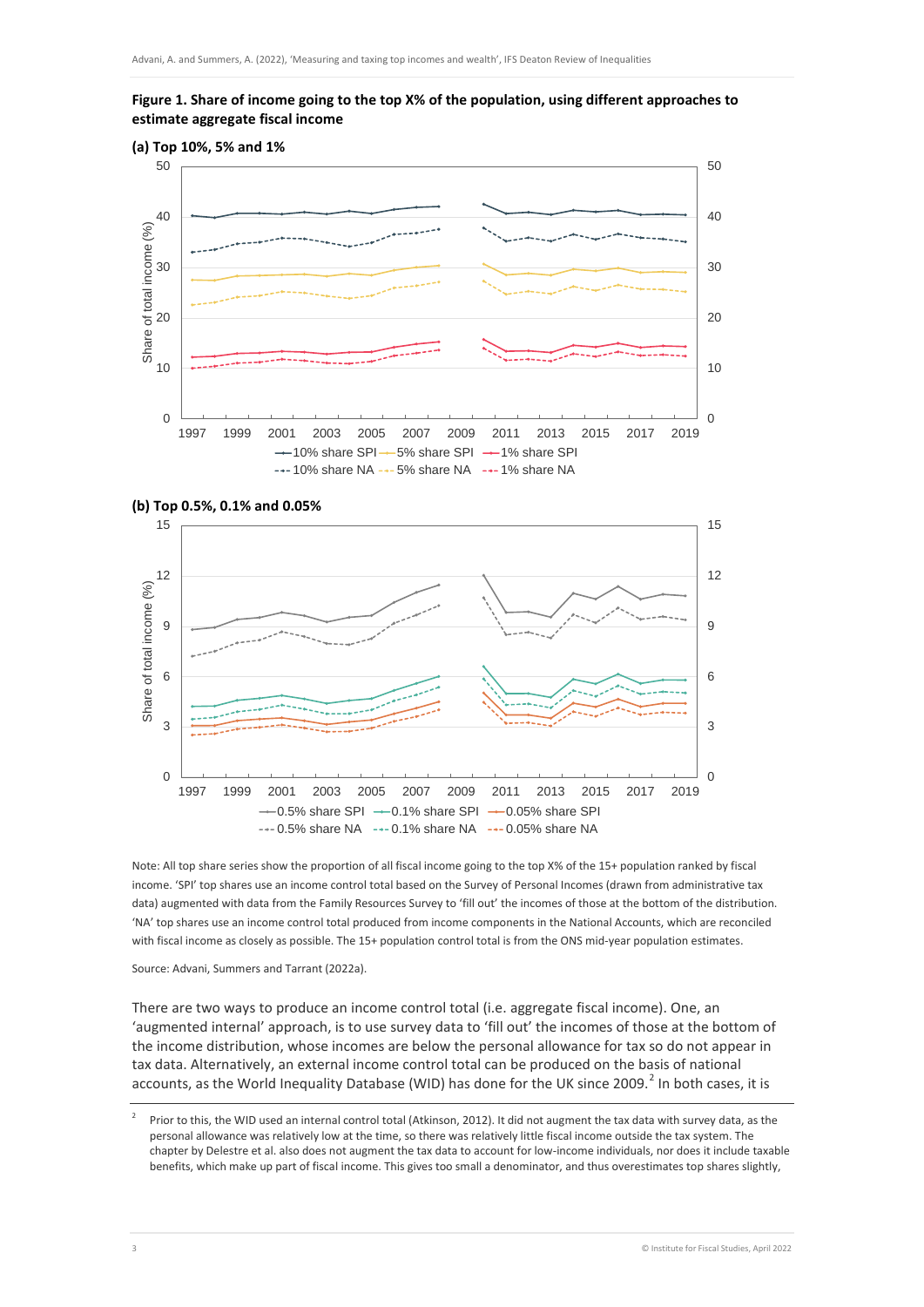necessary to harmonise as far as possible the income definition in the survey data or national accounts statistics with the fiscal income definition, which can present significant challenges.

Advani, Summers and Tarrant (2022a) compare the results from these two alternative approaches to defining the income control total and find that they produce different results. To choose between these approaches, they set four goals for an ideal top share series: (i) comparability between numerator and denominator; (ii) comparability over time; (iii) international comparability; and (iv) practical considerations. They show that the external control satisfies none of these, while the (augmented) internal control, combining tax and survey data, meets all but (iii). Using the augmented internal control total, the UK top 1% share is 2 percentage points higher than using an external control total (Figure 1).

#### **Alternative definitions of income**

One important drawback of fiscal income is a lack of international comparability, although there are also significant issues around comparability over time, as highlighted by the dividend credit example.

This has motivated the Distribution of National Accounts (DINA) approach, because, in principle, national accounts are all constructed the same way – although this is not always true in practice. DINA is essentially a statistical rather than welfarist approach. Instead of looking directly at the income that each person receives, it statistically attributes the aggregate income within the economy to people based on their individual incomes observed in tax and survey data. This includes parts of aggregate income that individuals are not able to spend, such as investment income accrued on pension funds and insurance reserves. It also means that DINA ignores non-productive transfers between individuals, such as gifts and inheritances (as these net out in aggregate), even though these transfers are clearly relevant to individual welfare.

A full discussion of the merits and demerits of this approach is beyond the scope of the present paper. The chapter by Delestre et al. (2022) summarises clearly that the key trade-off here is between accuracy and comparability. DINA relies on attributing to individuals, income in the national accounts in excess of that measured in aggregate fiscal income; it therefore relies on both the accuracy of national accounts and the attribution method used. At the individual level, this is clearly less accurate, but this approach is potentially suitable for a statistical group (e.g. the top 1%). In exchange for the difficulties of attribution, DINA has a common benchmark across countries of the total income to be attributed. Nevertheless, the attribution method varies across countries according to the availability of information on different sources of income. As this often relies upon what is observed in tax data, the attribution is still affected by the vagaries of tax systems in individual countries.

A key drawback of both fiscal income and national accounts measures of income from a welfare standpoint is that they miss welfare-relevant changes in resources. The Haig–Simons 'comprehensive' definition of income instead measures the value of resources that could be consumed by an individual without a change in the value of assets. This captures resource increases such as inheritances/gifts and capital gains, which are not taxed under income schedules (so not part of fiscal income) and are not included in national accounts.<sup>[3](#page-4-0)</sup>

For an individual, both gifts and gains can be important. Bourquin, Joyce and Sturrock (2021) show that inheritances have become an increasingly important share of a household's lifetime resources, with inheritances worth around one-sixth of lifetime income for those born in the 1980s, compared with less than 9% for those born in the 1960s.

 $\overline{a}$ 

taking them much closer to US top share numbers. It does not change the time trend, although it does create a break between their series and the Atkinson (2007) series, which they use for figures prior to 2004.

<span id="page-4-0"></span><sup>3</sup> The comprehensive income definition is not without problems. For example, a decline in interest rates will increase the present discounted value of consumption flows from an asset such as housing, and hence increase the asset price. An infinitely lived individual may therefore receive gains but not be better off than before, if an increase in the value of their assets is caused by a decline in interest rates (Weale, 2009; Mulheirn, 2020). However, particularly when the aim is to measure inequality, it is important to consider these gains, because clearly someone with assets that have increased in sales value (even if not implied income) when the interest rate falls is better off than someone without such assets.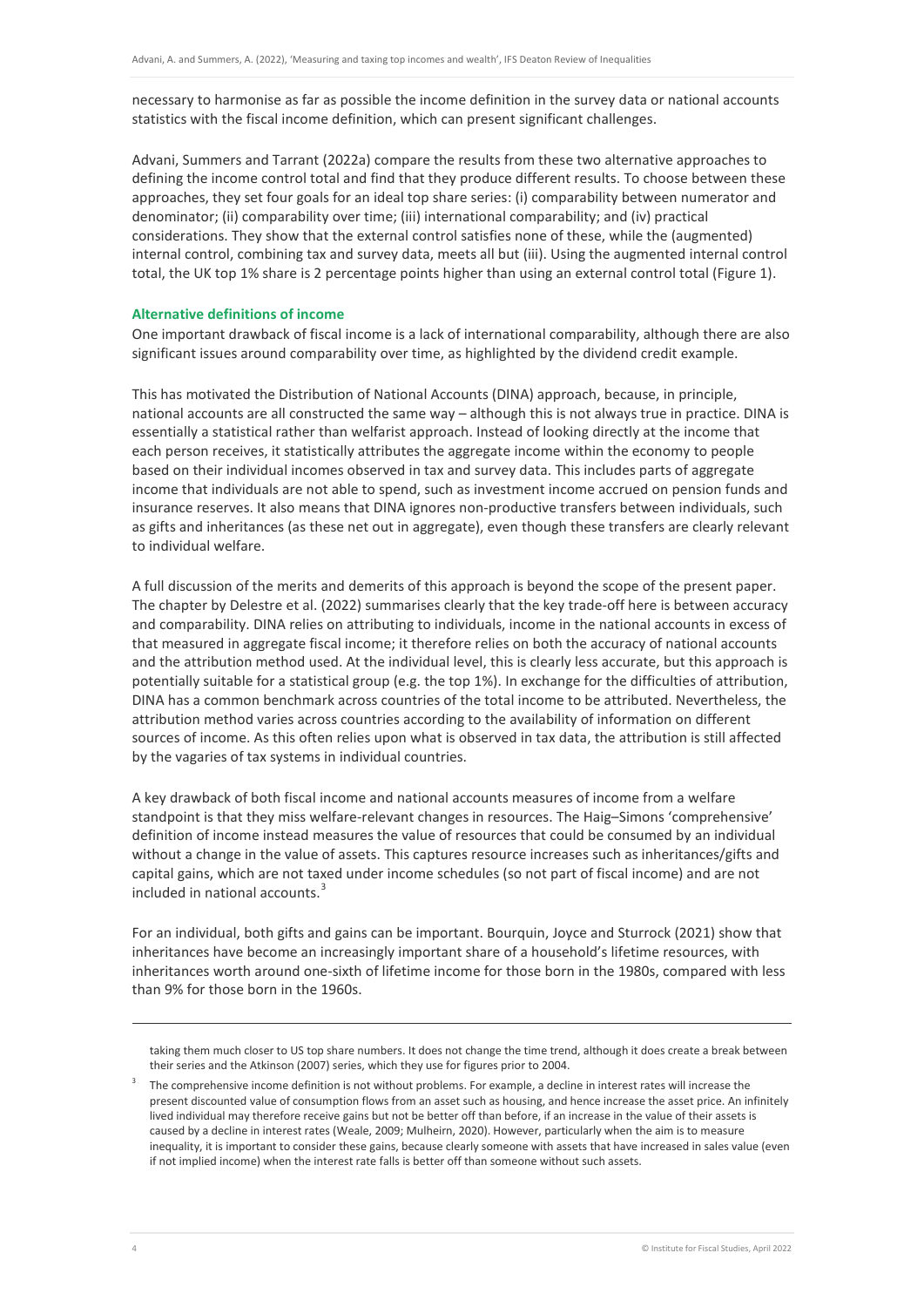Advani and Summers (2020a) show the importance of capital gains among those with high incomes. Using administrative tax data, they study realisations of taxable gains.<sup>[4](#page-5-0)</sup> Around 15% of individuals who are in the top 1% by income receive some gains, with a mean  $(75<sup>th</sup>$  percentile) of £307,000 (£75,000) among recipients. Gains are therefore substantial at the top, but only received by a minority in any given year.

Including gains therefore increases measured inequality even among those at the top. Gains are also larger and more prevalent among those with higher incomes. Of the next percentile of individuals, only 7% have any gains with a mean (75<sup>th</sup> percentile) of £120,000 (£48,000) among recipients.

These gains are large enough to make a noticeable difference to measured top shares. Advani and Summers (2020a) show that the share of income plus realised taxable gains is both more concentrated and has been rising over the past decade, in contrast to top income shares measured using fiscal income alone. One worry might be that realisations are lumpy, such that when the distribution is re-ranked on income plus gains, those individuals who happened to realise large gains in the year are catapulted to the top even though these receipts represent gains that have accrued over several years. However, when taxable gains are instead estimated on an accruals basis (by smoothing the realised gain evenly over the full period of holding), the same picture of higher and increasing top shares remains (Figure 2); the difference is just that the series is less volatile. The problem with fiscal income measures of inequality over time is therefore not just changes in legal definitions of what is included, but also changes in magnitude of items that are always excluded.

The UK's official statistics on income inequality rely mainly on data from surveys. These surveys adopt the 'Canberra' definition of income, which is closer to Haig–Simons than fiscal income, in that it includes some non-taxable income and some regular inter-household transfers, although not inheritances/gifts or gains.<sup>[5](#page-5-1)</sup> However, due to problems of survey under-coverage and under-reporting, which affect capital incomes in particular, these series require not only a 'top incomes adjustment' using tax data – as the ONS currently implements – but a 'capital incomes adjustment' further down the income distribution (Advani, Ooms and Summers, 2021).

#### **Trends in income inequality**

Measurement of top income shares matters both because of a direct interest in what is happening to inequality, and because trends in top income shares can be used to shed light on questions of entrepreneurship and innovation, growth and aggregate demand. Much of the work in this area has interpreted trends in these top shares as essentially equivalent to trends in the incomes of a stable set of people at the top. However, when interpreting such trends, it is important to recognise that people are moving in and out of this group.

This is partly driven by changes in the incomes of UK natives, moving them into (and out of) the top 1%, but more substantially in the UK it comes from the entry of migrants into the country. Advani et al. (2020) show three key facts about the role of migrants at the top of the UK income distribution.

<span id="page-5-0"></span><sup>4</sup> Distributional statistics are limited by what is taxable: exempt gains (e.g. on main homes and assets held within ISAs or pensions) are not reported at individual level so are omitted from the analysis (see Corlett, Advani and Summers, 2020; Delestre et al., 2022). However, it is possible to estimate aggregate non-taxable gains. Even if these gains were distributed entirely to the bottom 99%, or distributed in proportion to income, the same headline results would be found in terms of rising top share inequality once gains are included.

<span id="page-5-1"></span>However, the Canberra income definition only includes sums that are received at annual or more frequent intervals, so in this respect it is narrower than fiscal income because most irregular payments (e.g. royalties) are nevertheless taxable.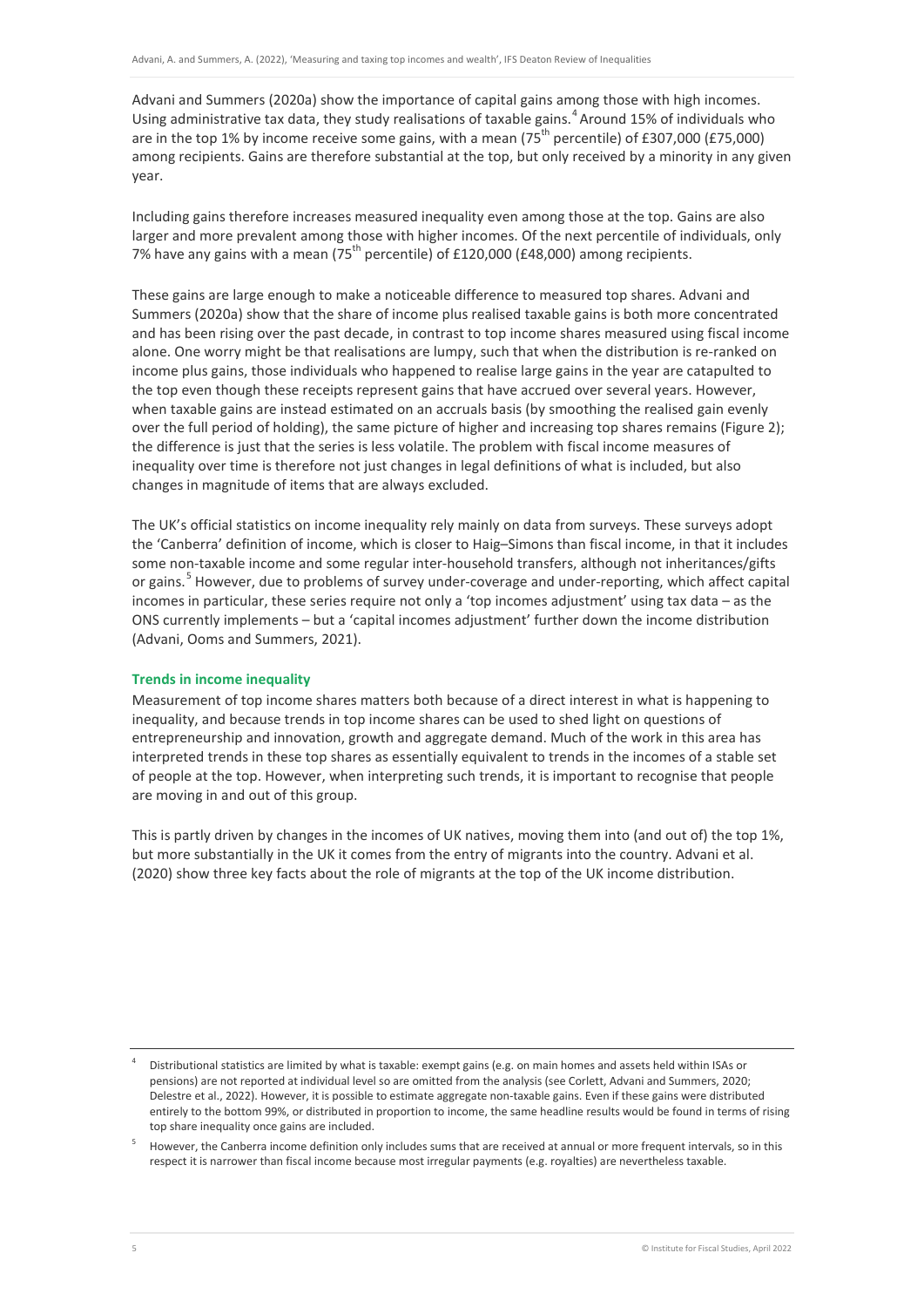

**Figure 2. Share of income or income + accrued gains going to the top, 1997–2018**



Note: Constructed using data on all reported taxable capital gains and reported fiscal income. 'Income only' shows the proportion of all fiscal income going to the top 1%, 0.1% and 0.01% of the 15+ population ranked by fiscal income. 'Including realised (accrued) gains' shows the proportion of fiscal income and accrued gains going to the top 1%, 0.1% and 0.01% of the 15+ population ranked by income plus realised (accrued) gains. Realised gains are as reported in self-assessment returns; accrued gains are calculated by distributing realised gains over the average time period for which the assets were held according to HMRC annual statistics. The 15+ population control total is from the ONS mid-year population estimates.

Source: Advani and Summers (2020a).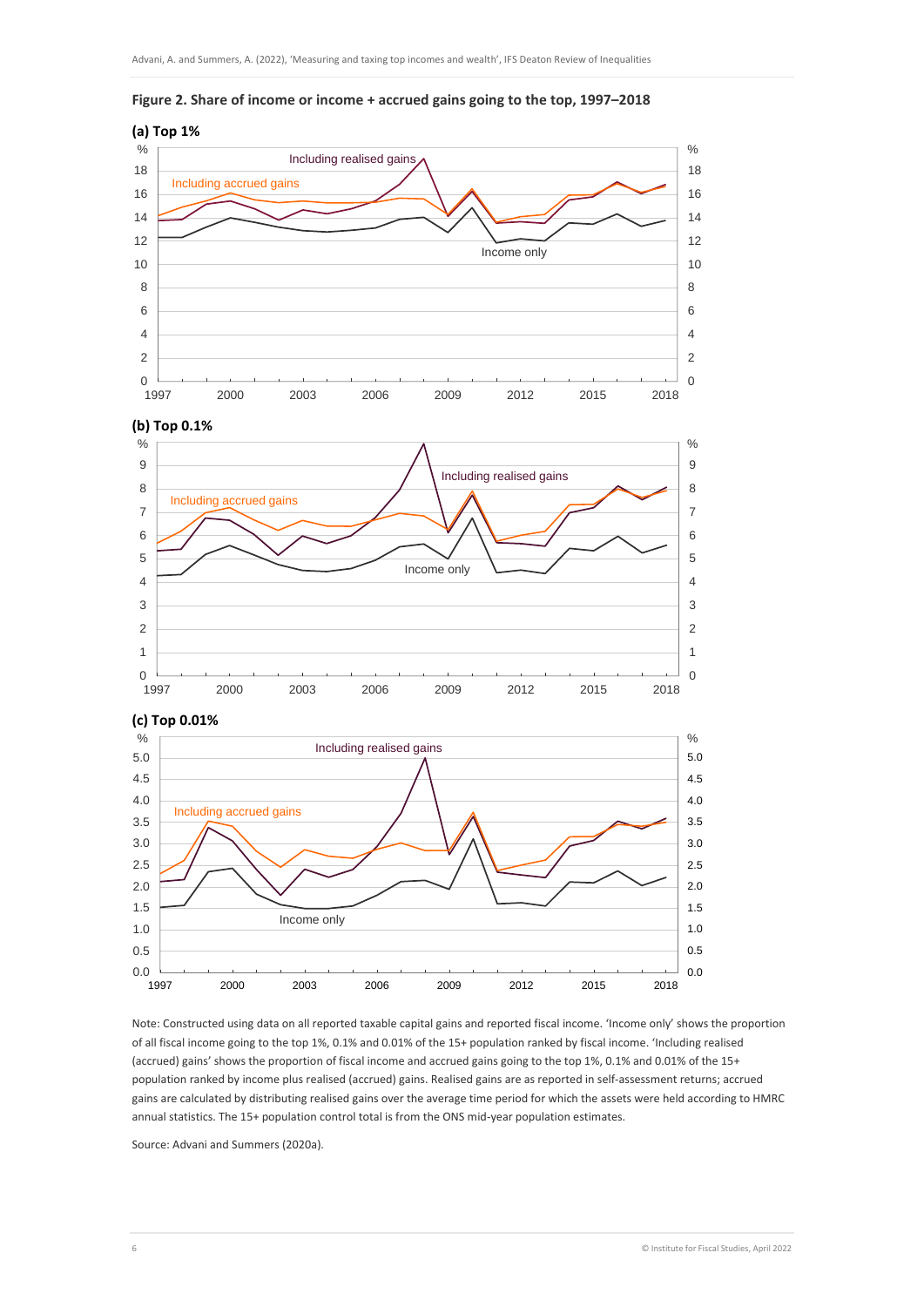First, migrants make up a large and increasing proportion of top income shares. They are twice as prevalent in the top 0.01% as anywhere in the bottom 97% of the distribution, and their share of top incomes has increased from 16% to 27% over the past 20 years, driven by entry rather than rising relative incomes (see Figure 3).

Second, this growth has been driven by labour incomes, similar to findings in the US (Smith et al., 2019). Migrants are disproportionately likely to work in finance. Given the geographic concentration of finance in London, this suggests the presence of agglomeration rents. This has implications for top income taxation as it might reduce the potential for tax-induced emigration of these highly paid migrants.

Third, the vast majority (90%) of the observed rise in the top 1% share over the past 20 years has accrued to migrants.

**Figure 3. Migrants have become more prevalent at the top, and receive a larger share of top income**







Note: Panel (a) shows the cumulative growth in the ratio of the number of migrants and the total number of individuals in each fractile, normalised to 1 in 1997. Panel (b) shows, in levels, the share of top income going to migrants in each fractile. The unit of analysis is an individual. Income is defined as fiscal income. A migrant is defined as a taxpayer who received their national insurance number (NINO) at the age of 18 or older. All top shares are defined relative to the total number of individuals aged 18 or older in the population living in the UK.

Source: Advani et al. (2020).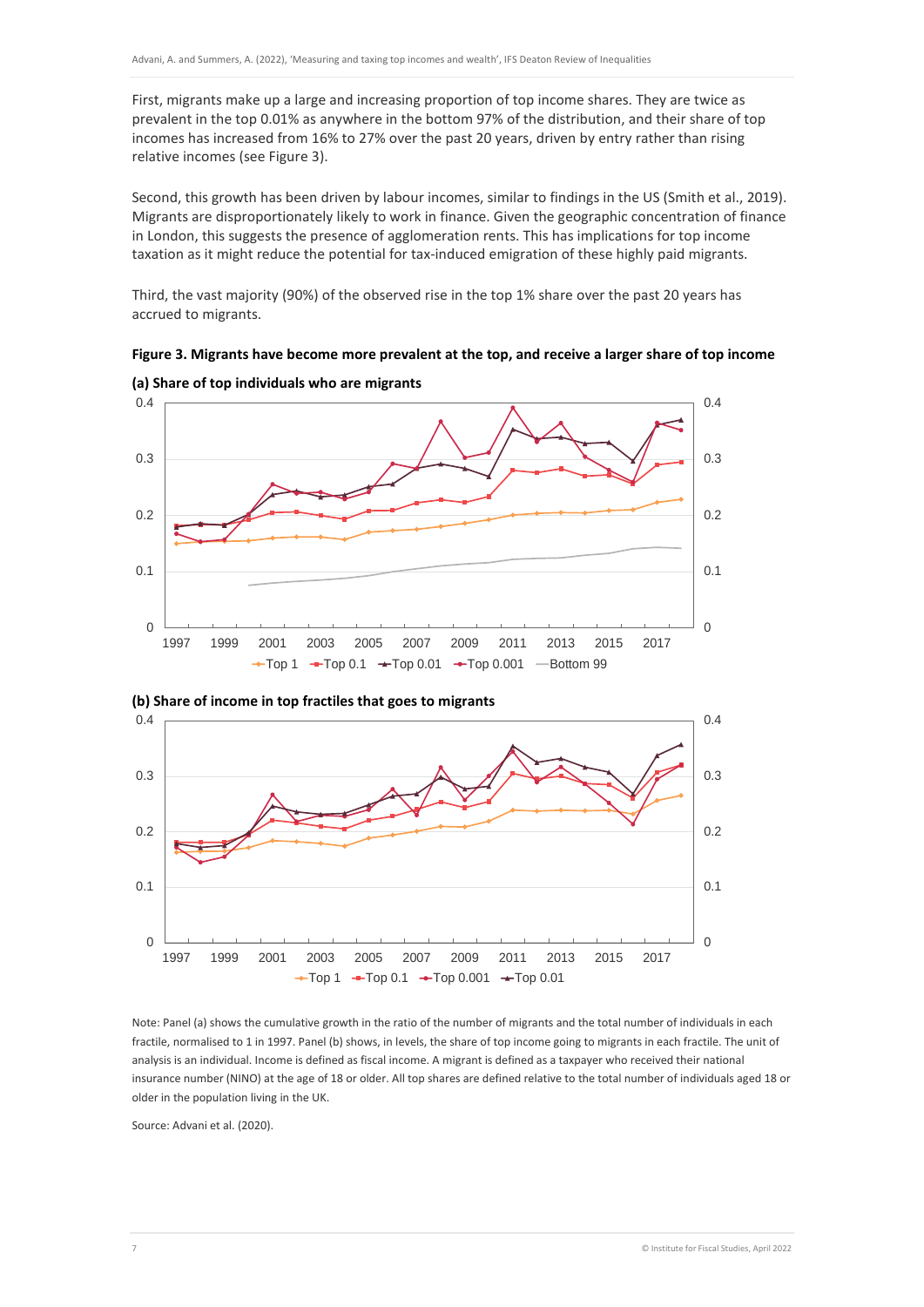### **Measuring top wealth inequality**

It is typically even more difficult to measure top wealth shares than top incomes shares.<sup>[6](#page-8-0)</sup> Because most jurisdictions (including the UK) do not have a wealth tax, there is typically no administrative data on wealth. Top wealth also typically suffers from severe under-coverage in surveys.

In the absence of high-quality estimates from these sources, there are essentially three approaches to measuring top wealth inequality:

- 'capitalisation method' using administrative data on income flows from wealth held in different forms, combined with estimates of the rates of returns on different assets, to estimate the distribution of wealth from which those incomes are received;
- 'mortality multiplier' using administrative data on the estates of deceased individuals, combined with information on the probability of death, to estimate the distribution of wealth;
- 'survey adjustment' using survey data on wealth, augmented statistically, and/or using external data such as 'rich lists' (which are compiled from a variety of public sources).

While the capitalisation method has been the subject of fierce debate in the US (Saez and Zucman, 2020; Smith, Zidar and Zwick, 2020), estimates for the UK wealth distribution have lagged behind, as sufficiently fine-grained information on capital incomes by source for recent years has not been readily available (older results are available from Atkinson and Harrison, 1974, 1978).

Instead, the main long-run top wealth inequality series for the UK is based on the mortality multiplier approach, produced by Alvaredo, Atkinson and Morelli (2018). These allow the creation of a time series going back to the 19<sup>th</sup> century. However, again there are some difficulties with using a fiscal definition as the basis for estimating inequality of wealth, here arising from missing wealth that is not taxable for inheritance/estate tax purposes.<sup>[7](#page-8-1)</sup> It is possible to correct for some of these missing sources of wealth, but others (e.g. the foreign wealth of non-domiciled individuals, or wealth held in trusts) are more difficult to account for.

Advani, Bangham and Leslie (2021) produce survey-adjusted top wealth series for the UK using the Wealth and Assets Survey (WAS). This provides a representative sample of households and their wealth, but is only available in the period 2006–18. The key limitation of these data is under-coverage of top wealth. Following Vermeulen (2018) and Bach, Thiemann and Zucco (2019), Advani, Bangham and Leslie therefore augment the survey data with data from an external 'rich list'. They use the Sunday Times Rich List, covering the top 1,000 wealthiest individuals and families in the UK, and apply a statistical correction assuming that top wealth is drawn from a Pareto distribution.<sup>[8](#page-8-2)</sup> Figure 4 shows that the unadjusted survey measures of top wealth shares are in line with the measures from Alvaredo, Atkinson and Morelli (2018), for the period in which they overlap. But, as shown in the most recent year, once the survey data are corrected for under-coverage of top wealth, these shares rise: the top 1% share increases from 18% to 23%.

<span id="page-8-0"></span>There are also broader conceptual issues, as with income, about what precisely is meant by wealth. Without a fiscal definition as a focal point, wealth is often thought of as the value all marketable assets, as this would presumably be the maximal base for any wealth tax (Advani, Chamberlain and Summers, 2020). However, contingent resources provided by the state (unemployment insurance, health care) also matter for welfare, and are hugely different across states. Human capital is also a form of wealth and is particularly important for younger adults who have not had time to build up marketable assets.

<span id="page-8-1"></span><sup>7</sup> As with top income shares, there are also difficulties around the construction of a wealth control total, as the vast majority of estates are below the threshold for which a full tax return is required (currently £325,000).

<span id="page-8-2"></span><sup>8</sup> Data from the Sunday Times Rich List are likely to underestimate the true wealth of the individuals listed, as the Rich List mainly relies on publicly available data on business wealth. It will therefore miss other types of asset (though it will also miss private debts). For the same reason, the Rich List is also likely to miss entirely individuals whose wealth is composed of assets that are harder to track publicly (e.g. land, or assets held via trusts).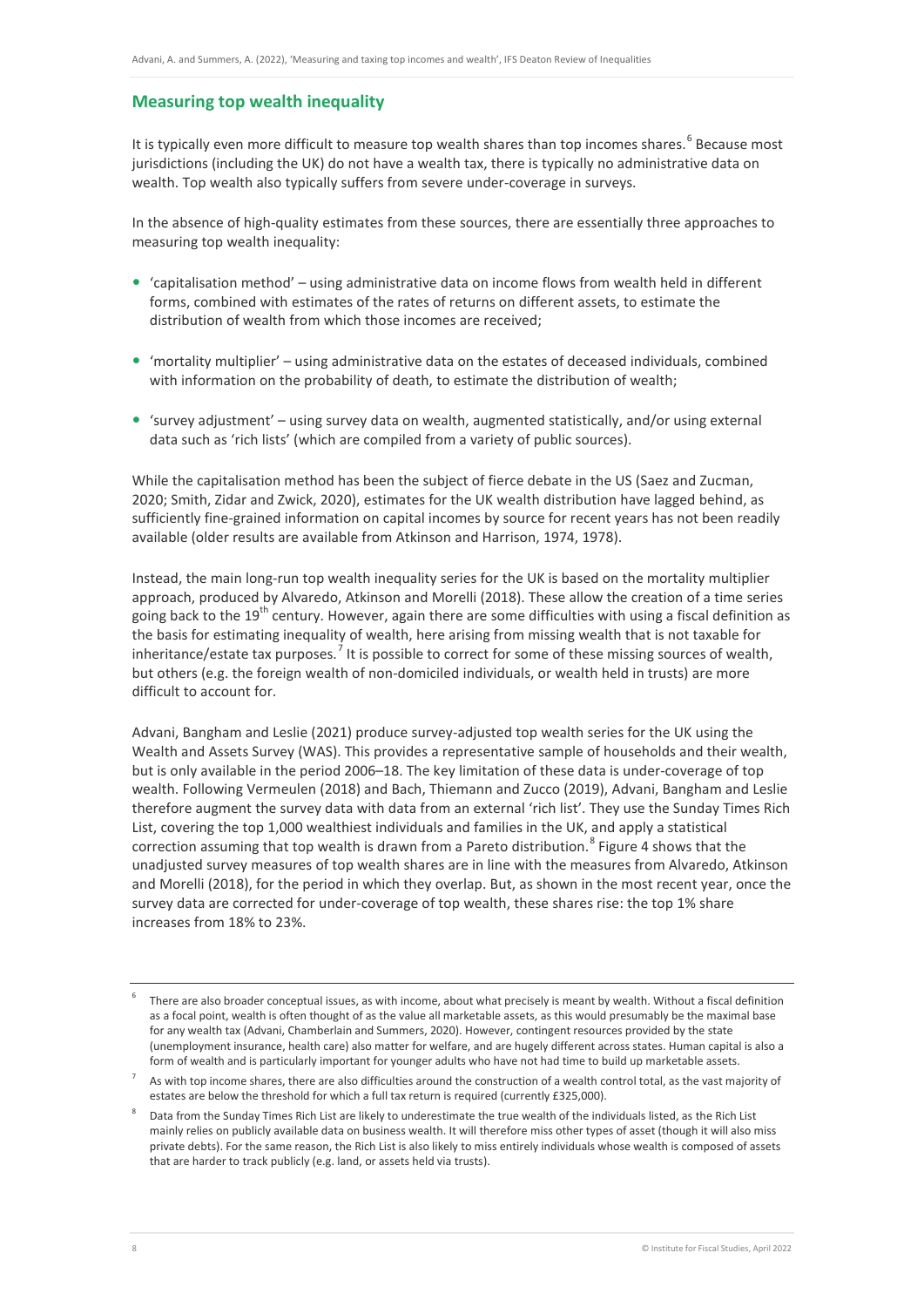Further analysis by Advani and Tarrant (2022) finds that although the unadjusted WAS underestimates the level of top shares, it remains the case that top wealth shares have been relatively flat over the decade between 2007 and 2017, at least for the top 10% and top 1%. However, survey data do not provide enough granularity to accurately estimate trends among smaller groups. Data from the Sunday Times Rich List do suggest faster growth for the very top individuals than for overall wealth, but these data are not robust enough to draw strong inferences.

Recent estimates produced using the capitalisation method provide further evidence that measurement choices matter quantitatively for top wealth shares in the UK (Advani, Summers and Tarrant, 2022b). Studies using the capitalisation method to measure wealth inequality in the US typically combine distributional information on capital incomes from administrative tax data with wealth aggregates from the National Accounts (Saez and Zucman, 2020; Smith, Zidar and Zwick, 2020). However, asset distributions inferred from UK income tax data differ significantly from those captured in the WAS, and aggregate wealth in the WAS is £4.3 trillion higher than the National Accounts, even after definitional reconciliation. Advani, Summers and Tarrant (2022b) show that the top 1% share is 2 percentage points higher when distributional information on income-yielding wealth is taken from the WAS rather than income tax data, holding aggregates fixed. Meanwhile, when distributional information on incomeyielding wealth is taken from income tax data, applying aggregates from the National Accounts increases the top 1% share by 1 percentage points relative to using aggregates from the WAS. These findings highlight the importance of understanding what accounts for differences in the underlying data sources: where such differences are conceptual, different approaches may be appropriate for answering different questions.



**Figure 4. Share of net personal wealth held by richest 1% and 10%, including adjustments using the Sunday Times Rich List**

Note: Top shares for 1895–2012 come from Alvaredo, Atkinson and Morelli (2018). They are based on the 'mortality multiplier' method and refer to the whole of the UK. 'WAS-based' top shares exclude Northern Ireland. The 'adjusted-WAS' estimates add in the total wealth held by families covered by the Sunday Times Rich List as well as additional wealth estimated by fitting a Pareto distribution to the top tail. The definition of wealth used for the long-run estimates is not consistent with that from the WAS.

Source: Advani, Bangham and Leslie (2021).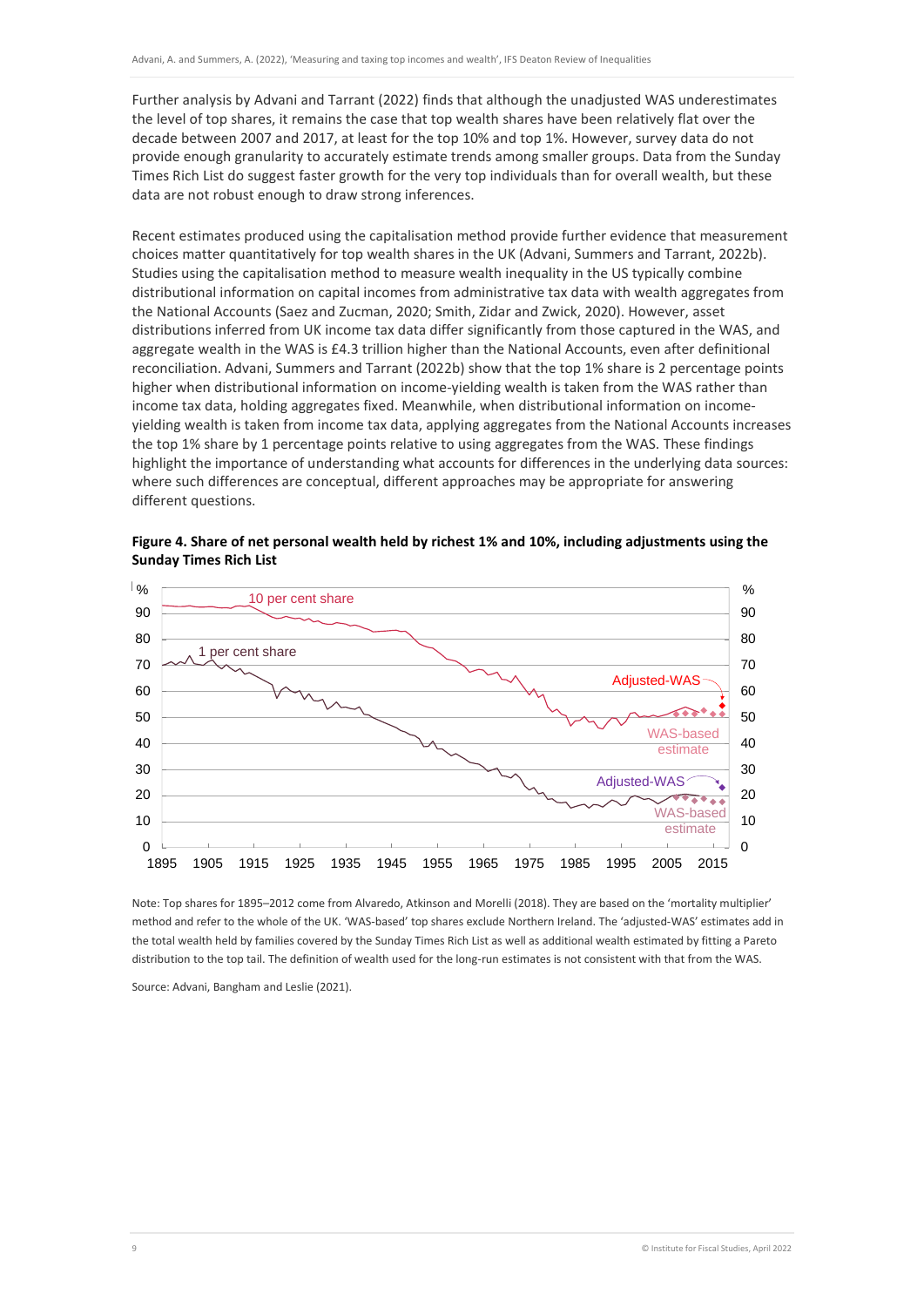# **Reforming the taxation of capital**

Given the importance of capital incomes (Delestre et al., 2022) and capital gains (Advani and Summers, 2020a) at the top of the income distribution, the taxation of capital is a central issue in addressing top end inequality.

As Delestre et al. describe, there is currently substantial variation in the tax rate for remuneration from different sources. Advani and Summers (2020b) show that, combined with selective access to deductions and reliefs, this leads to large differences between effective tax rates paid, even across individuals with similar levels of overall remuneration.

Figure 5 shows the mean effective rates of tax paid on income and on total remuneration (income plus capital gains) by individuals with different levels of income/total remuneration. The difference between the headline rate and effective rate on income is driven by a combination of lower/nil rates of national insurance on some sources of income, lower income tax rates on dividends, and the use of various deductions and reliefs (see Advani and Summers, 2020b, for details).<sup>[9](#page-10-0)</sup> The even lower rate paid on total remuneration is driven by the treatment of capital gains, which faces even lower tax rates.

Figure 6 shows the *distribution* of effective average tax rates at different levels of remuneration, highlighting the vast difference in amount of tax paid by individuals with otherwise similar levels of remuneration.





Note: Constructed using data on all reported taxable income and capital gains going to individuals in 2016. 'Effective rate on income' shows the effective average tax rate (EATR) on income only. 'Effective rate on total remuneration' shows the EATR on income plus gains. 'Headline rate' shows the headline (statutory) rate on earnings.

Source: Advani and Summers (2020b).

<span id="page-10-0"></span>Note that Advani and Summers (2020b) compare total tax statutorily incident on the individual that is paid with headline statutory rates. They discuss in Appendix A of that paper the rationale for this choice. Their Appendix B shows that including taxes that are statutorily incident on the employer/firm does not significantly affect the overall results.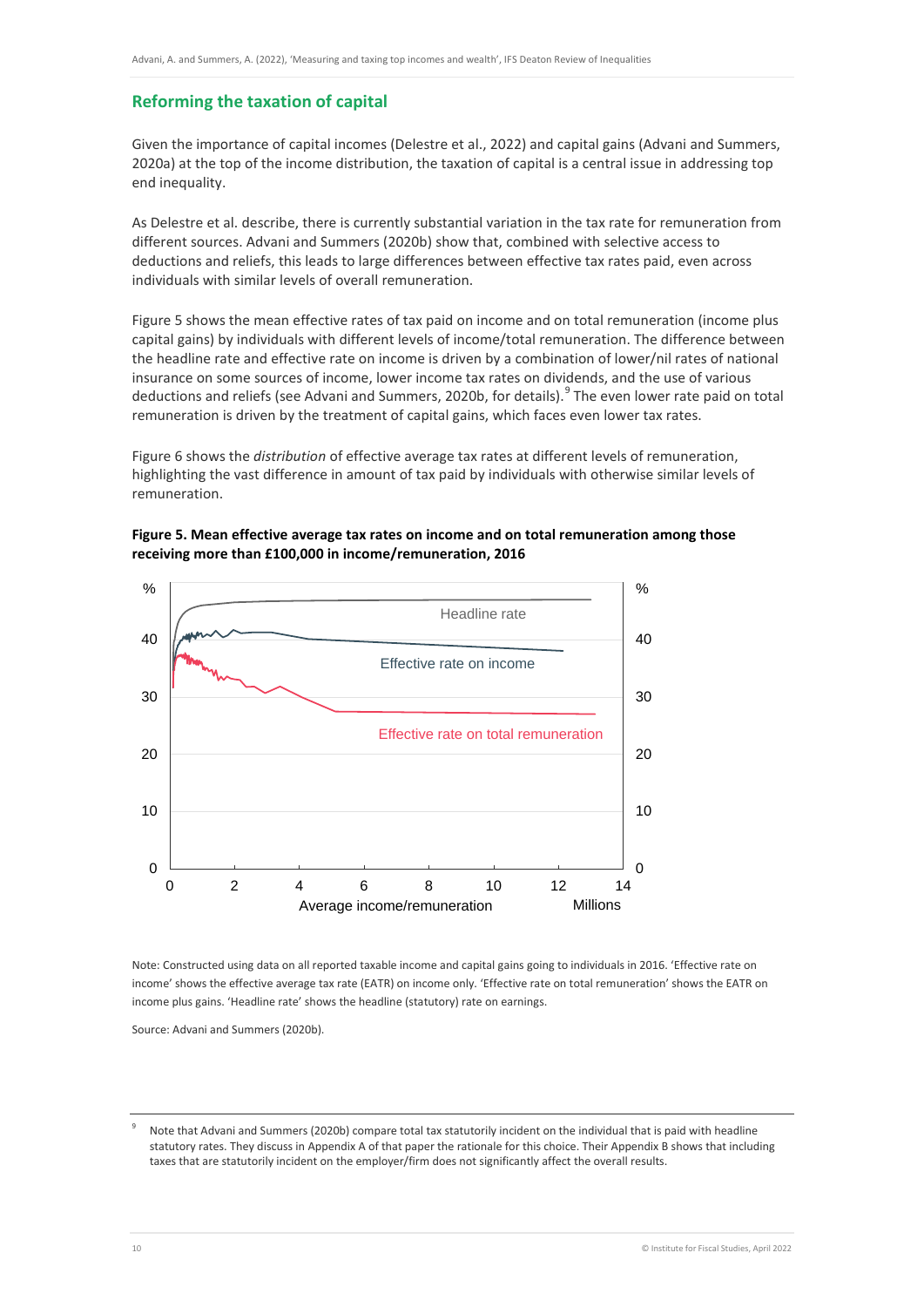

**Figure 6. Distribution (mean and percentiles) of effective average tax rates on total remuneration among those receiving more than £100,000 in remuneration, 2016**

Note: Constructed using data on all reported taxable income and capital gains going to individuals in 2016. All lines show the EATR on income plus capital gains. 'Mean' shows the average (mean) EATR at different levels of remuneration (income plus gains). 'Median' shows the median EATR at different levels of remuneration, and 'PXX' shows the XX percentile of EATR at any given level of remuneration.

Source: Advani and Summers (2020b).

#### **Capital gains tax**

A key part of the differences across individuals seen in the previous figures is driven by the treatment of capital gains, which are taxed at much lower rates than income. The central trade-off in the taxation of gains is that lower rates may (potentially) encourage investment; but, creating a difference between the taxation of income and gains encourages individuals to structure returns in the form of gains rather than income. We see three major problems with taxing gains at a reduced rate relative to income.

First, using reduced rates of tax on capital gains is a relatively inefficient way to support risk-taking, as it only provides a benefit to those who are successful, when the marginal utility of consumption is anyway lower. If support for risk-taking is desired, *ex ante* support is likely to be more cost-effective.

Second, as seen in Figures 5 and 6, the reduced rate for capital gains is strongly regressive in practice. Advani and Summers (2020a) show that around 92% of all taxable gains, by value, go to the top 1% ranked on total remuneration; 88% go to individuals with total gains exceeding £100,000.

Third, these reduced rates distort how people structure their remuneration. Advani and Summers (2020a) demonstrate that, in practice, gains currently largely reflect returns to labour, rather than passive investments. In some instances, labour income is directly shifted into gains: for example, capital distributions of retained profits following the liquidation of an owner-managed business. Miller, Pope and Smith (2021) show that such shifting is a major driver of the observed responsiveness of ownermanagers to income tax rates. Other times, individuals forego wages now in exchange for the prospect of gains later, typically on exit from a business.

Figure 7 shows the underlying asset for people with gains exceeding £100,000 in 2017. Around half of all gains come from 'other assets', which in practice mainly includes returns to an owner-managed business qualifying for 'entrepreneur's relief' (recently renamed business asset disposal relief); almost a quarter come from unlisted shares; and more than 5% from carried interest (labour income of fund managers). Although residential property is the prototypical example asset on which gains might be realised, by value gains on additional properties are relatively small (around 5% of all gains) and these are concentrated among individuals with gains at the lower end of the distribution here (although these are still substantial gains).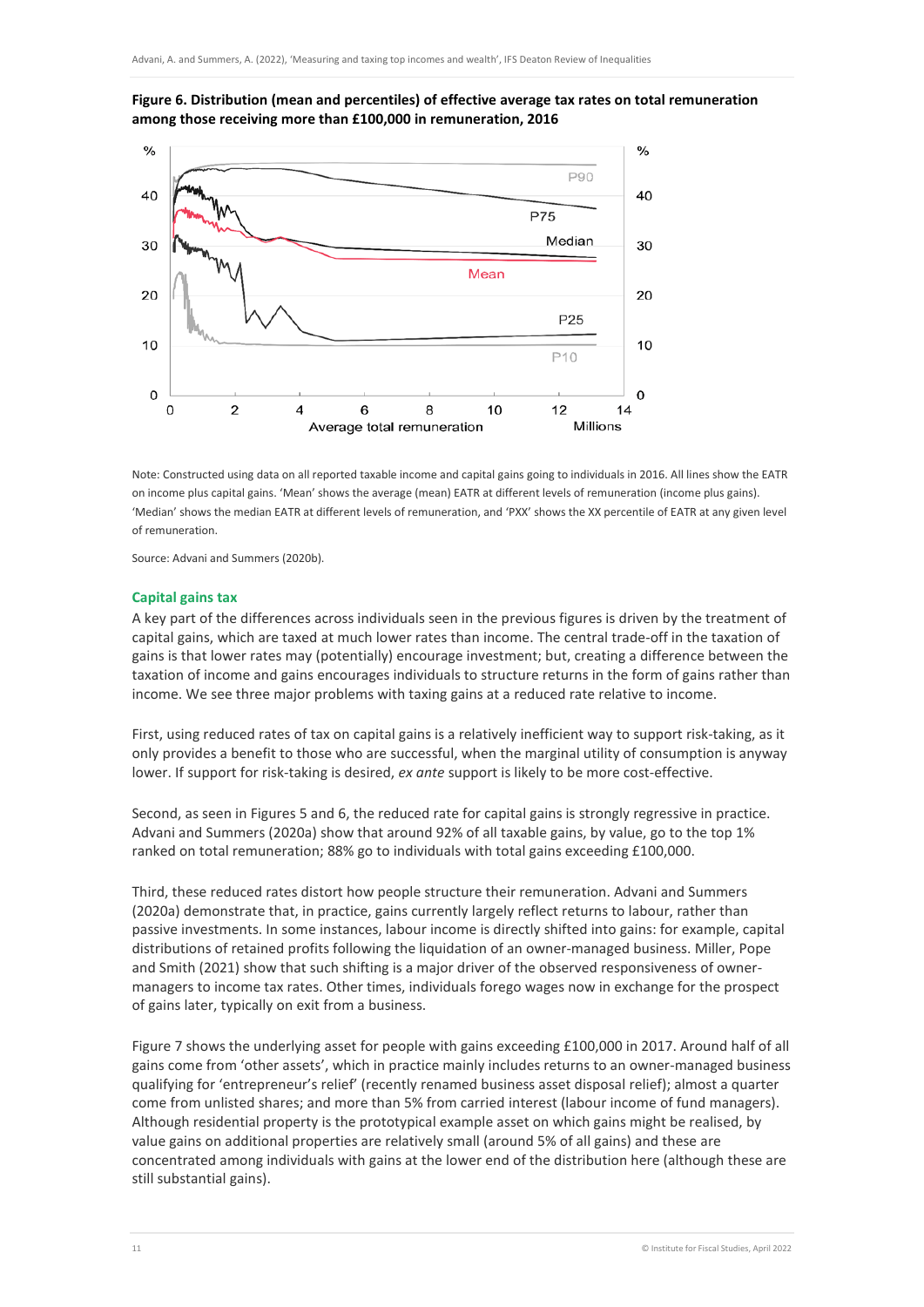

# **(a) Average gains and breakdown by source**





**(b) Share of gains by source**

Note: Constructed using data on all reported taxable capital gains going to individuals in 2017. Individuals are ranked by reported capital gains and grouped into bins of 1,000. Only individuals with gains over £100,000 are shown here. Bars in Panel (a) show democratic mean gains within each bin, and breakdown of these by asset type. Panel (b) shows bars scaled to 100, and show within each bin the breakdown of gains by asset type. 'Carried interest' is remuneration for fund managers, which is reported and taxed as capital gains. 'Other assets' is predominantly composed of assets eligible for entrepreneur's relief – a 10% tax rate for owner-managers on disposals relating to their business – though it also contains miscellaneous tangible and intangible assets, including fine artwork and intellectual property.

Carried interest

Source: Advani and Summers (2020a).

Listed shares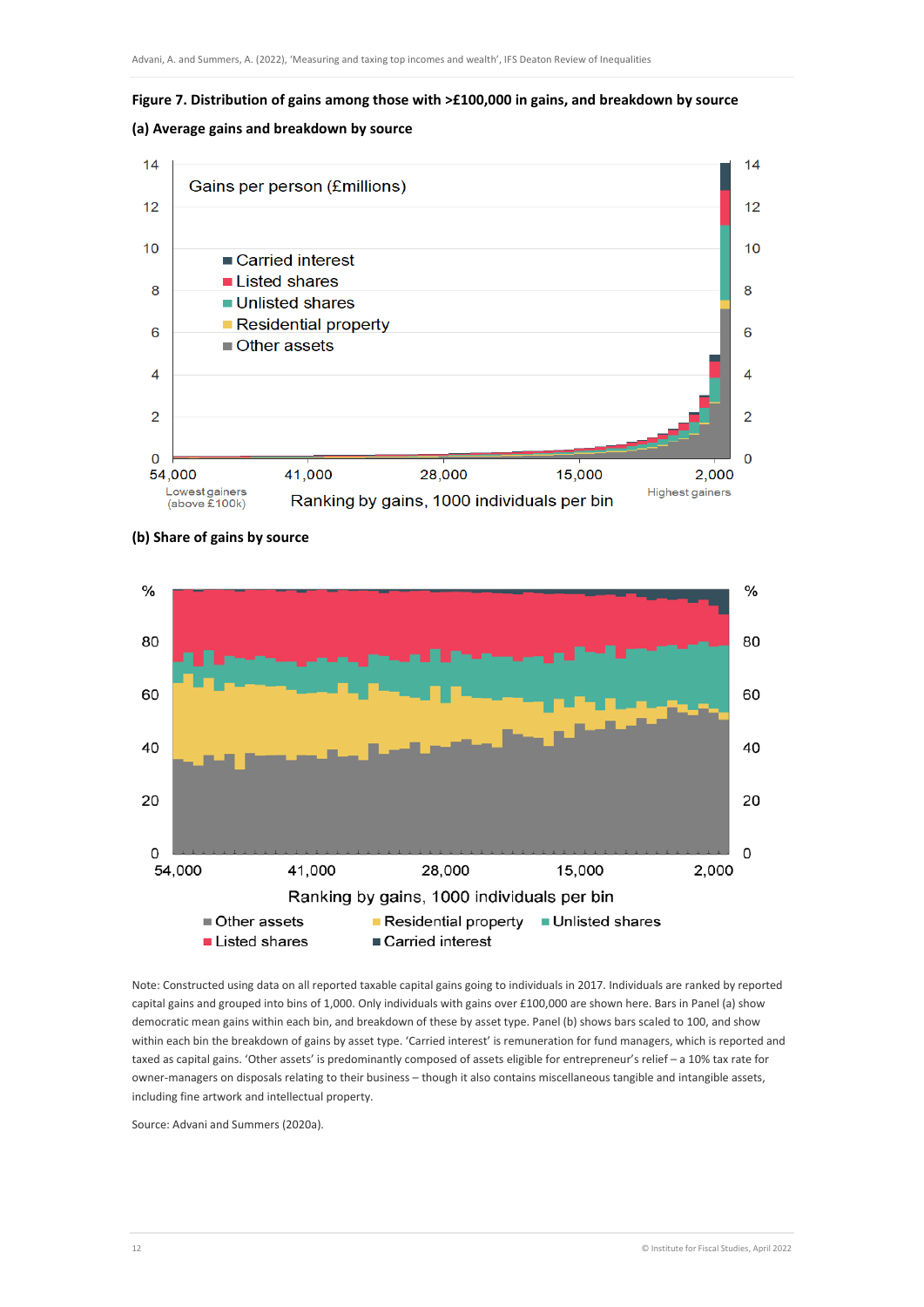Given these findings, we recommend a move to taxing gains more like income, consistent with the recommendations of Mirrlees et al. (2011) and Advani (2021). In practice, this means aligning headline capital gains tax (CGT) rates with the combined rate of both income tax and national insurance contributions, and the introduction of an allowance to adjust the tax base (see below). Aligning rates eliminates the need to 'police' the legal boundary between income and gains, so would solve the problems associated with restructuring of remuneration described above. However, if (as recommended by Mirrlees et al.) alignment were accompanied by a more symmetrical treatment of capital losses, including allowing these to be offset against income, this could create new opportunities for tax avoidance.

Historically, CGT rates in the UK were aligned with income tax between 1988 and 1998, with an allowance for inflation. Mirrlees et al. (2011) recommended returning to something similar, but with an allowance for the normal rate of return – measured as the interest rate on medium-term government bonds – rather than inflation. Either of these approaches would be a definite move in the right direction, and for as long as both inflation and the normal rate of return remain similar and close to zero, there is little practical difference (although this may not last). Such a reform could raise £12–14 billion (Advani and Summers, 2020b; Office of Tax Simplification, 2020), although this is a static estimate.

The size of the behavioural response to aligning rates on income and gains would depend crucially on other policy choices. Alignment must be accompanied by removal of the uplift at death, whereby (at present) accrued gains escape tax altogether on death (i.e. these gains are not taxed on either the deceased or their heirs). This uplift is costly, both in terms of revenue forgone by the exchequer (around £1.6 billion a year in equilibrium; Office of Tax Simplification, 2020) and for the 'lock-in' it creates: individuals are incentivised to hang on to assets with substantial gains until they die, to avoid the tax.

There are administrative and political challenges with full alignment.<sup>[10](#page-13-0)</sup> Administratively, the key issue is to address concerns about lumpiness of gains relative to income. There are several possible solutions to this: the most straightforward is 'backwards averaging', such that the marginal tax rate depends on the marginal rate over a number of past years.<sup>[11](#page-13-1)</sup> Given that income data are already held by HMRC, and viewable through taxpayers' 'personal tax accounts', this is technically very feasible.

Politically, it is likely to be possible to explain an alignment with income tax rates. However, it is potentially harder to get people to understand alignment including national insurance contributions (especially employer contributions), as this is often not recognised by the public as part of the effective tax rate on (employment) incomes. It also implies very high headline rates, although a revenue-neutral reform could combine alignment of CGT rates with a (small) reduction in the current rate on employment income; such a reform would also be very progressive.

#### **Inheritance tax**

Inheritances and lifetime gifts are estimated to total approximately £127 billion per year in UK, around 7% of GDP (Corlett, 2018). Rising wealth as a share of GDP means inheritances are also forecast to become an increasingly important determinant of inequality over coming years (Bourquin, Joyce and Sturrock, 2021). The taxation of inheritances is therefore a crucial part of policy relating to equality of opportunity.

Inheritance tax (IHT) has a high headline rate (40%) but large categories of relief and exemption, such that effective rates are frequently much lower, especially for those with the largest estates. Analysis by the Office of Tax Simplification (2018) shows how the average effective tax rate declines with increasing wealth above £2 million, to just 10% for estates above £10 million.

<sup>&</sup>lt;sup>10</sup> See Advani (2021) for a more complete discussion, including approaches to dealing with the transition to a reformed CGT.

<span id="page-13-1"></span><span id="page-13-0"></span><sup>&</sup>lt;sup>11</sup> For other options, see Meade et al. (1978). Note that under income tax, averaging provisions already apply for certain types of irregular income (e.g. the profits made by artists and authors), so this approach is not alien to the UK tax system.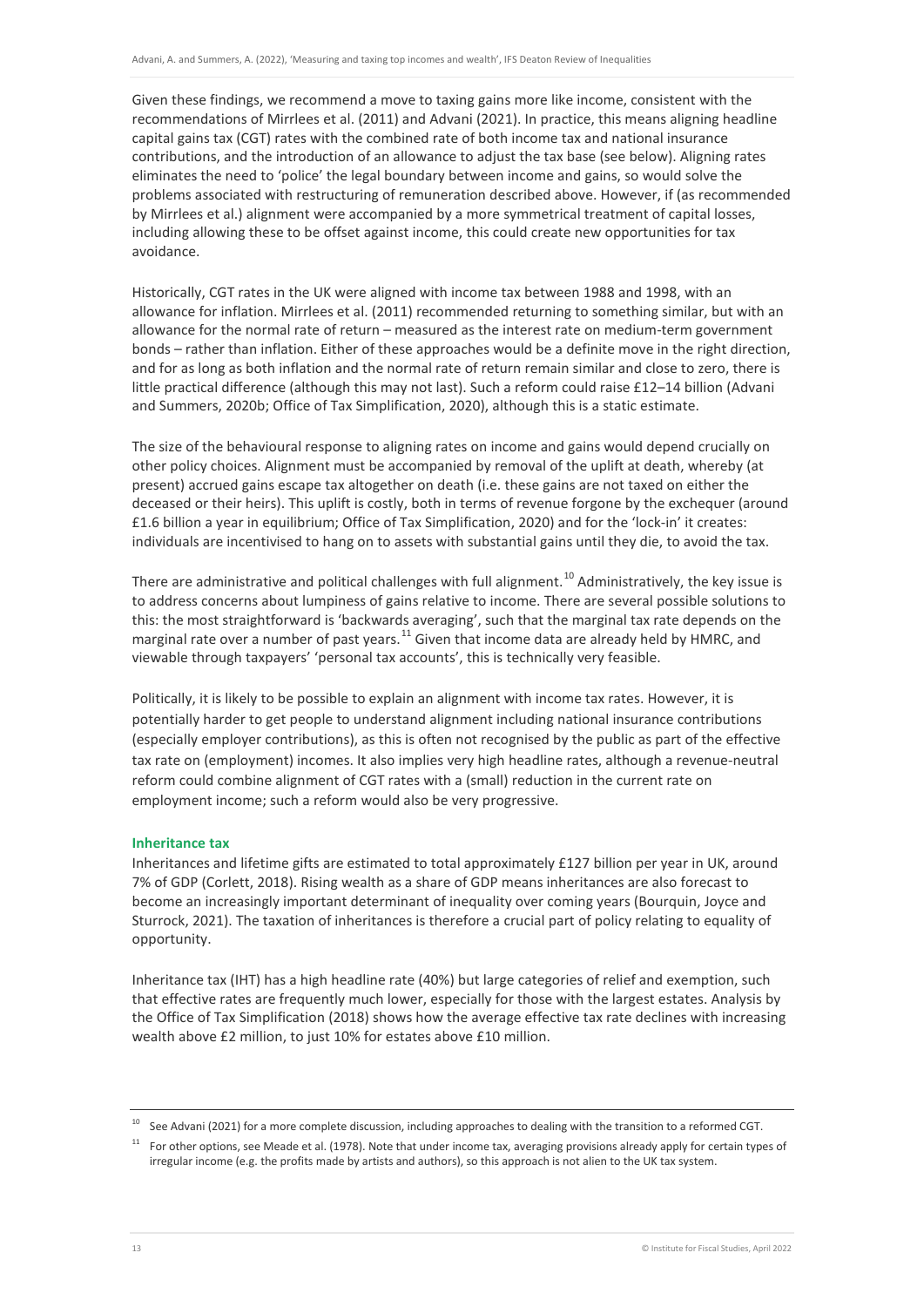This result is mostly driven by agricultural property relief (APR) and business property relief (BPR), which (broadly) exempt farmland and private businesses from IHT. Because larger estates on average comprise a larger share of these types of asset, this means that effective rates tend to decline with increasing wealth. These exemptions also introduce distortions by incentivising the wealthy to increase holdings of farmland and private businesses relative to other assets, especially in older age.

There are several other significant exemptions from IHT, the effects of which are not accounted for in the Office of Tax Simplification analysis because the exempted assets are not (routinely) reported to HMRC, so are not included in the denominator used to compute effective tax rates. Accounting for these exemptions would push effective rates even lower.

A major class of exemption is lifetime gifts made more than seven years prior to death. This is in contrast to US estate tax, where all lifetime gifts above the allowance are taxable. Lifetime gifts are likely to be heavily skewed towards the wealthiest donors, for two main reasons. First, most ordinary people's wealth is tied up in their house and pension (Advani, Bangham and Leslie, 2021), which are not liquid, so are hard to give away. Second, the wealthy are more able to give away assets during their lifetime without affecting their current standard of living.

Another important exemption is for transfers to a spouse or civil partner. This policy might be thought merely to postpone the time at which IHT is paid on the estate until the death of the surviving spouse. However, in practice, it allows some wealth to escape tax permanently, by providing additional time for tax planning using lifetime gifts and other reliefs (such as APR and BPR).

Various other exclusions from the tax base also reduce effective rates. One of the most widely applicable is for pension wealth. Lump sums from a defined benefit or defined contribution scheme can be passed on free of IHT, and where the deceased was aged under 75, there is also no income tax to pay when the fund is drawn down by the beneficiary. This policy encourages individuals to save into a pension but then – perversely – to spend all other assets first during retirement.

Affecting a much smaller number of individuals, there are also exemptions from IHT for gifts to charities and political parties, and for heritage assets (under condition of public access). Additionally, the foreign wealth held by non-domiciled individuals ('non-doms') is excluded from IHT, and there are further opportunities to reduce IHT liability using trusts settled prior to acquiring UK domicile. The issues of non-doms and trusts are discussed further below.

There have been recommendations for major reform to taxation of inheritances and gifts by switching to a tax based on the amount received by the donee, rather than (as currently) on the amount given away by the deceased (Dolphin, 2010; Mirrlees et al., 2011; Corlett, 2018; Roberts, Blakely and Murphy, 2018). Such a system is in place in some other jurisdictions, for example the capital acquisitions tax in Ireland.

Even without such radical reform, IHT could be made significantly fairer and more effective by broadening the tax base through removal of existing reliefs and by bringing all lifetime gifts (above a set amount) into tax. Advani, Hughson and Tarrant (2021) estimate that the removal of APR and BPR would increase the revenue from IHT by almost £1 billion (around 20% compared to the current base), and the removal of the pensions exemption would raise almost £1.5 billion (about 30%). These are static estimates, and do not account for any alternative strategies that individuals may use to reduce the tax paid by their estate.

#### **Wealth tax**

The authors of this commentary were Commissioners at the Wealth Tax Commission, which reported in December 2020. We do not propose to detail here every aspect of the Commission's findings, but instead to set out the key conclusions and rationale from the final report (Advani, Chamberlain and Summers, 2020).

The Commission had two main findings, as follows.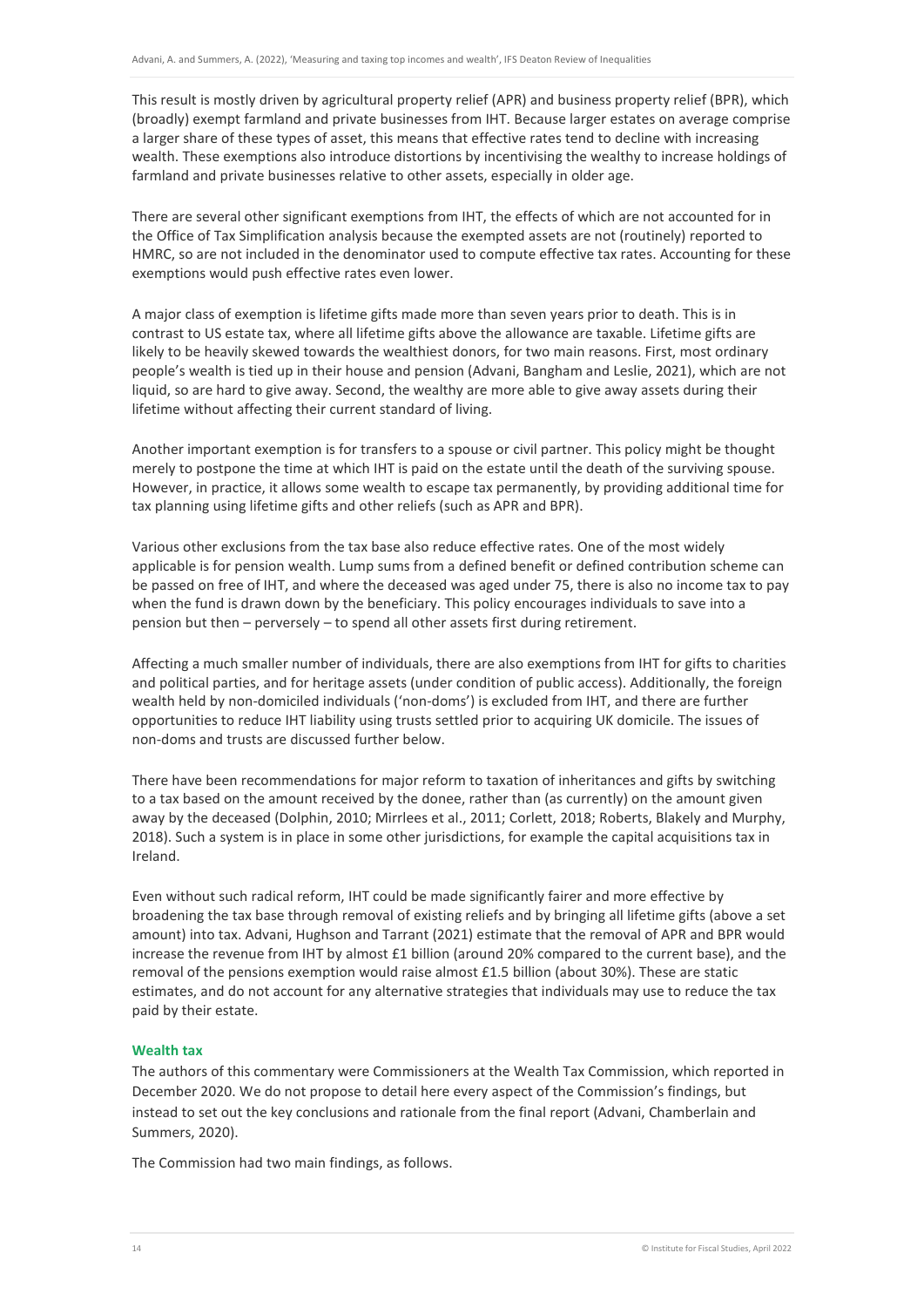- If a temporary increase in revenues is required as a result of the COVID-19 pandemic, the government should implement a **one-off** wealth tax in preference to increasing taxes on work or spending.
- It would be better to reform existing taxes on wealth rather than introduce a new **annual** wealth tax at a low threshold. However, an annual wealth tax starting at a high threshold, covering only the very top of the wealth distribution, may be justified to reduce inequality.

#### One-off wealth tax

The focus of the final report was largely around a one-off wealth tax. In the aftermath of the COVID-19 pandemic, many policymakers are looking for tools for how to raise short-term revenue to 'pay for the crisis'. We make no comment on whether the crisis and its after-effects need to be paid for over any short horizon. However, after an extreme event such as a global pandemic, a one-off wealth tax is a better way to raise short-term revenue (if this is needed) than alternatives such as higher income or expenditure taxes, for four reasons.

First, it is more efficient than those alternatives as it has weaker (or no) disincentive effects. Second, it would also be paid by those who, by construction, have assets that might help them weather extreme circumstances more easily than others. Third, in the context of the current pandemic, the fact that a one-off wealth tax would bear most heavily on older households is also potentially justified, as older households have generally been less hurt by the economic impacts of the crisis while having been the main beneficiaries of the lockdown measures taken. As a group, this cohort has also benefited from a period of strong house price growth, generous occupational pension provision and healthy wage growth, along with government policies such as free university tuition that enabled them to accumulate more wealth than other generations can expect to in future. Finally, since the financial crisis, the macroeconomic policies of low interest rates and quantitative easing have increased asset prices. This has the unintended distributional consequence of providing windfall gains to owners of wealth relative to those without wealth (Fagereng et al., 2019; Andersen et al., 2021). A one-off wealth tax would (partially) offset this.

A one-off wealth tax can raise substantial sums of money. There are many different ways to structure such a tax, in terms of the threshold at which it starts being paid, and the tax rate(s) above that threshold. Starting at £500,000 of net wealth (i.e. after accounting for mortgage and other debt) for an individual, the wealth tax would cover around one in six adults. If charged at a one-off rate of 5%, this would raise £260 billion after accounting for non-compliance and administration costs. To remove liquidity concerns, it could be paid over a number of years (e.g. 1% per year over five years). At a threshold of £2 million, it would cover just the top 1% of adults, but at the same rate would still raise more than £80 billion after non-compliance and administration costs (Advani, Hughson and Tarrant, 2021).

Although a one-off wealth tax has effects on the overall wealth distribution, these would by definition be transient as it does not affect future accumulation. It is therefore not a suitable policy tool if the primary objective is reducing wealth inequality.

#### Annual wealth tax

By contrast, an annual wealth tax would have a larger effect on wealth inequality as it entails an ongoing redistribution of wealth.

Advani, Chamberlain and Summers (2020) note that the administrative costs of an annual wealth tax are prohibitive if the intention is to tax a large share of the population. The key difficulty is the valuation of assets, which is relatively costly compared with the tax revenue raised for lower-wealth individuals and would largely be borne by taxpayers themselves (Burgherr, 2021; Daly, Hughson and Loutzenhiser, 2021). Concessions to reduce the cost of valuation – such as formulary approaches – have been adopted in other countries, but these have tended to undermine the efficiency and fairness of the tax.

Table 1 shows the revenue raised by a UK annual wealth tax at different possible thresholds, the number of individuals that would be covered by such a tax, and the administrative costs (Advani,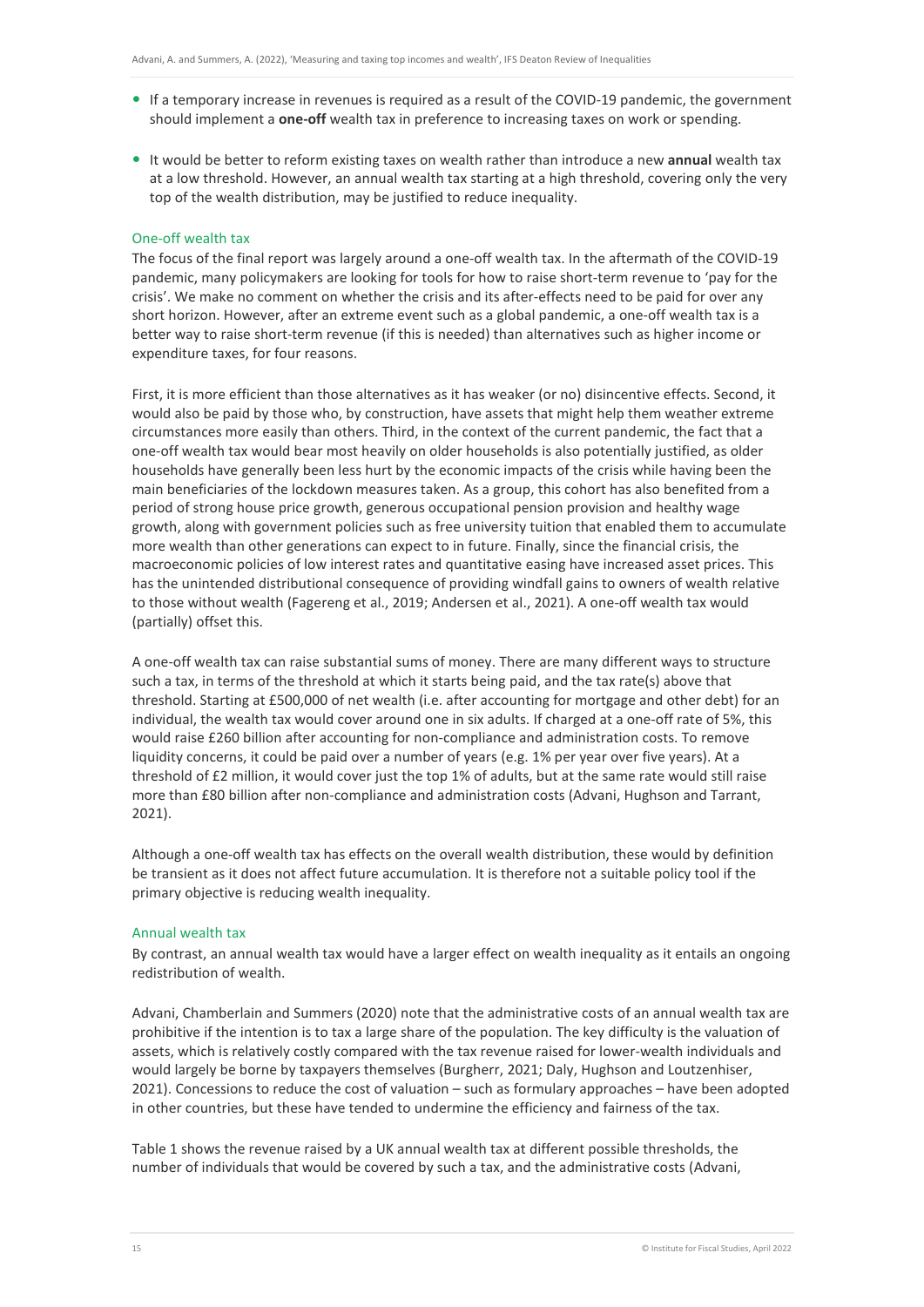| <b>Threshold</b><br>(E) | Rate  | Gross revenue (£bn) |                   | <b>Taxpayers</b>  | <b>Administrative cost (£bn)</b> |                           |
|-------------------------|-------|---------------------|-------------------|-------------------|----------------------------------|---------------------------|
|                         |       | Low<br>avoidance    | High<br>avoidance | (in<br>thousands) | One-off to<br>government         | Per year to<br>government |
| <b>Flat taxes</b>       |       |                     |                   |                   |                                  |                           |
| 10,000,000              | 1.12% | 10.0                | 8.8               | 22                | 0.6                              | 0.003                     |
| 5,000,000               | 0.90% | 10.0                | 9.0               | 83                | 0.6                              | 0.01                      |
| 2,000,000               | 0.57% | 10.0                | 9.4               | 631               | 0.6                              | 0.1                       |
| 1,000,000               | 0.31% | 10.0                | 9.7               | 3,035             | 0.6                              | 0.5                       |
| 500,000                 | 0.17% | 10.0                | 9.8               | 8,240             | 0.6                              | 1.2                       |
| 250,000                 | 0.12% | 10.0                | 9.9               | 15,537            | 0.6                              | $\overline{2}$            |

#### **Table 1. Revenue estimates for an annual wealth tax**

Note: The rates target £10 billion in revenue, taking a low level of avoidance into account, before the deduction of administrative costs. Analysis is based on data from the Wealth and Assets Survey (2016–18) and the Sunday Times Rich List (2020).

Source: Advani, Hughson and Tarrant (2021).

Hughson and Tarrant, 2021). Given the presence of other taxes on capital (not least CGT and IHT), reform of these existing taxes on wealth should certainly be the priority (Summers, 2021), as these can be an effective way to raise more money from the top (if desired) without the need for such substantial administrative costs.

However, at higher thresholds the relative administrative costs are substantially reduced. For government, the reduction comes about purely because there would be fewer people to manage, and relative to the likely tax revenue (depending on the rate chosen) a reasonable cost–benefit ratio can be obtained (Advani, Chamberlain and Summers, 2020). The administrative costs on taxpayers are also likely to be lower proportionally for those with more wealth, as there are some fixed cost elements to valuation and filing (Burgherr, 2021).

The economic arguments around wealth taxes are also substantially different in the context of these high levels of wealth. Banks and Diamond (2010) articulate that the principled economic case against a wealth tax rests on three key premises:

- the accumulation of wealth (saving) merely reflects the transfer of consumption value between periods of time;
- wealth has no intrinsic value to individuals beyond this consumption value;
- wealth does not provide any additional information about earnings capacity.

The implication of these points together is that taxing wealth inefficiently distorts savings decisions, without achieving any outcome that could not be better achieved some other way. However, in our view, all of these premises are doubtful – or, at least, much less likely to be true – in the context of individuals at the very top of the wealth distribution. For those individuals, it is also less clear that an alternative policy could anyway achieve the same aims.

On the first premise, for much of the population, wealth builds up over an individual's life, as their incomes rise and they build up savings (Browning and Crossley, 2001; Attanasio and Weber, 2010). Wealth peaks around retirement age, and is then (partially) run down through retirement, with some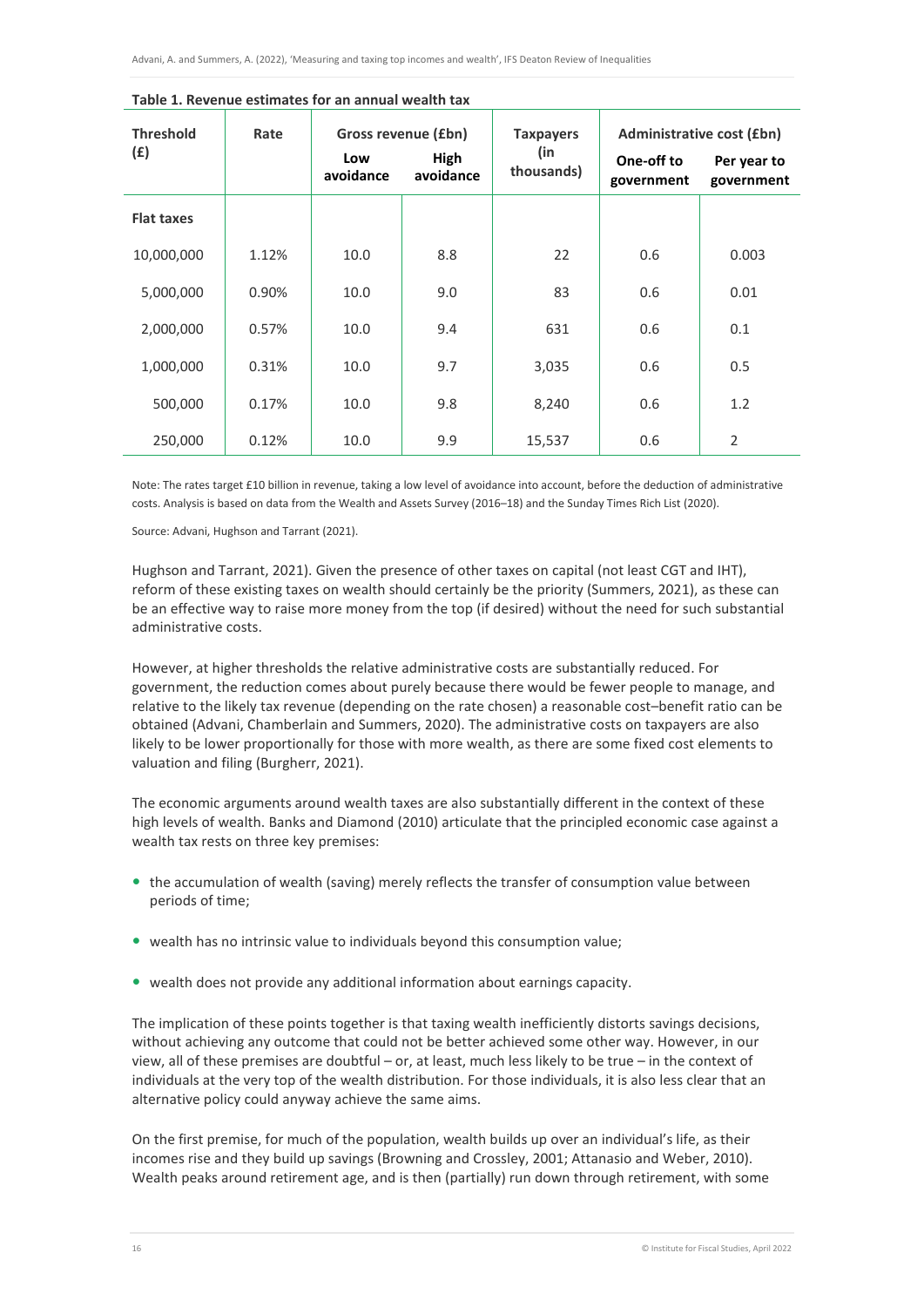being left as a bequest on death (Davies and Shorrocks, 2000; Advani, Bangham and Leslie, 2021).<sup>[12](#page-17-0)</sup> A wealth tax could potentially discourage this kind of life-cycle saving (Adam and Miller, 2021), although the (limited) empirical evidence available suggests this effect is likely to be small in practice (Advani and Tarrant, 2021). However, wealth accumulation at the very top of the wealth distribution bears hardly any resemblance to this life-cycle model. Indeed, much of that accumulation comes not from any active decision to accumulate at all, but from 'saving by holding' (Fagereng et al., 2019), which 'canonical models cannot rationalize [sic]'.

Once we move away from the idea that saving and wealth are merely intertemporal transfers, the taboo on taxing the stock of wealth is broken. While this does not in itself imply that wealth ought to be taxed, the negation of either the second or third premise would provide a positive case for doing so.

In relation to the second premise, the Meade Report argued in favour of taxing wealth precisely on the basis that wealth provides benefits such as 'security, independence, influence and power', rather than merely being a transfer of value over time (Meade et al., 1978). There is unfortunately little direct empirical evidence on the extent to which wealth has additional value – beyond merely the ability to postpone spending – for the majority of the population.<sup>[13](#page-17-1)</sup> However, the wealthiest individuals have levels of wealth that they cannot ever spend; they have more even than their heirs can spend (Carroll, 2000, 2002). This must mean that either they do not value the wealth, or they value it for reasons other than the ability to spend it (Bakshi and Chen, 1996; De Nardi, 2004; De Nardi et al., 2021).

The former seems unlikely, but if it were true there would be no downside to taxing this wealth on equity or efficiency grounds, as there would also be no incentive for avoidance in this case. Taxing the wealth would then be a Pareto improvement, because the revenue could be used to reduce some other (distortionary) tax. If instead there are other reasons that this wealth is valued – as an end in itself, for the status it brings, or (under certain conditions) to make bequests – then there is explicitly a case for taxing it (Saez and Stantcheva, 2018).<sup>[14](#page-17-2)</sup> The precise structure of the implied tax varies across different models, but as Stiglitz (2018) notes 'there is a presumption that Pareto-efficient taxation entails a positive tax on capital', and 'possibly at high rates'. If individuals are thought to receive benefits from wealth per se, as the Meade Report suggested, rather than (only) from returns on wealth, then the appropriate form of tax to account for this is on the stock of wealth, rather than just through higher taxes on 'excess returns'.<sup>[15](#page-17-3)</sup>

On the third premise, if wealth is positively related to earnings capacity, then an efficient tax system should again tax capital. The rationale is to perform redistribution while minimising overall distortions in the tax system (Atkinson and Stiglitz, 1976; Saez, 2002, Diamond and Spinnewijn, 2011; Stiglitz, 2018).<sup>[16](#page-17-4)</sup>

<span id="page-17-0"></span><sup>&</sup>lt;sup>12</sup> Savings behaviour after retirement produces something of a challenge to standard life-cycle models of consumption smoothing (De Nardi, French and Jones, 2016). Recent contributions suggest medical expenses and bequests largely explain continued saving (De Nardi et al., 2021), while complementarity between good health and the consumption of luxuries can explain some of the 'excess' response of consumption to health shocks (Blundell et al., 2020). It is also important to note that much of the growth in private wealth has been driven not by active saving, but by rising asset values, so it may be harder to access for spending (Fagereng et al., 2019; Advani, Bangham and Leslie, 2020; Mulheirn, 2020).

<span id="page-17-1"></span><sup>&</sup>lt;sup>13</sup> Note that measurement of whether wealth has such effects can only come from understanding, within individual, preferences over the time path of income conditional on the same consumption flow. Comparisons over choice of consumption path conditional on income path cannot shed light on this question.

<span id="page-17-2"></span> $14$  If the only value of that wealth were the ability to pass it on, one might argue that this is in principle already taxed through IHT and consumption taxes paid by the recipient. In this case, a wealth tax would essentially be a pre-payment on future IHT that is owed, and one might want to offer (non-refundable) credit against future IHT liability. The advantage of this approach, relative to relying solely on IHT, is that it makes avoidance harder; 'deathbed planning' would not be sufficient to remove most tax liability. However, there would be substantial administrative complexities in offering the relief against IHT. Note that there are also models in which – perhaps counterintuitively – inheritances should be subsidised (Kopczuk, 2010).

<span id="page-17-3"></span><sup>&</sup>lt;sup>15</sup> This does not in any way imply that a tax on the stock of wealth should replace other capital taxes that are levied on (excess) returns. The latter have a different set of justifications relating to the benefits from the returns on wealth (Adam and Miller, 2021). However, the interaction between these taxes must be managed carefully (Summers, 2021).

<span id="page-17-4"></span><sup>&</sup>lt;sup>16</sup> Bevond these points, there are other principled cases that are made for a wealth tax, including the effects on productivity (Guvenen et al., 2019), aggregate demand (Mian, Straub and Sufi, 2021), and the pre-tax distribution of returns (Stiglitz, 2018). We do not attempt to provide a comprehensive review of the theoretical issues, but direct the interested reader to surveys by Banks and Diamond (2010), Bastani and Waldenstrom (2020), and Scheuer and Slemrod (2020).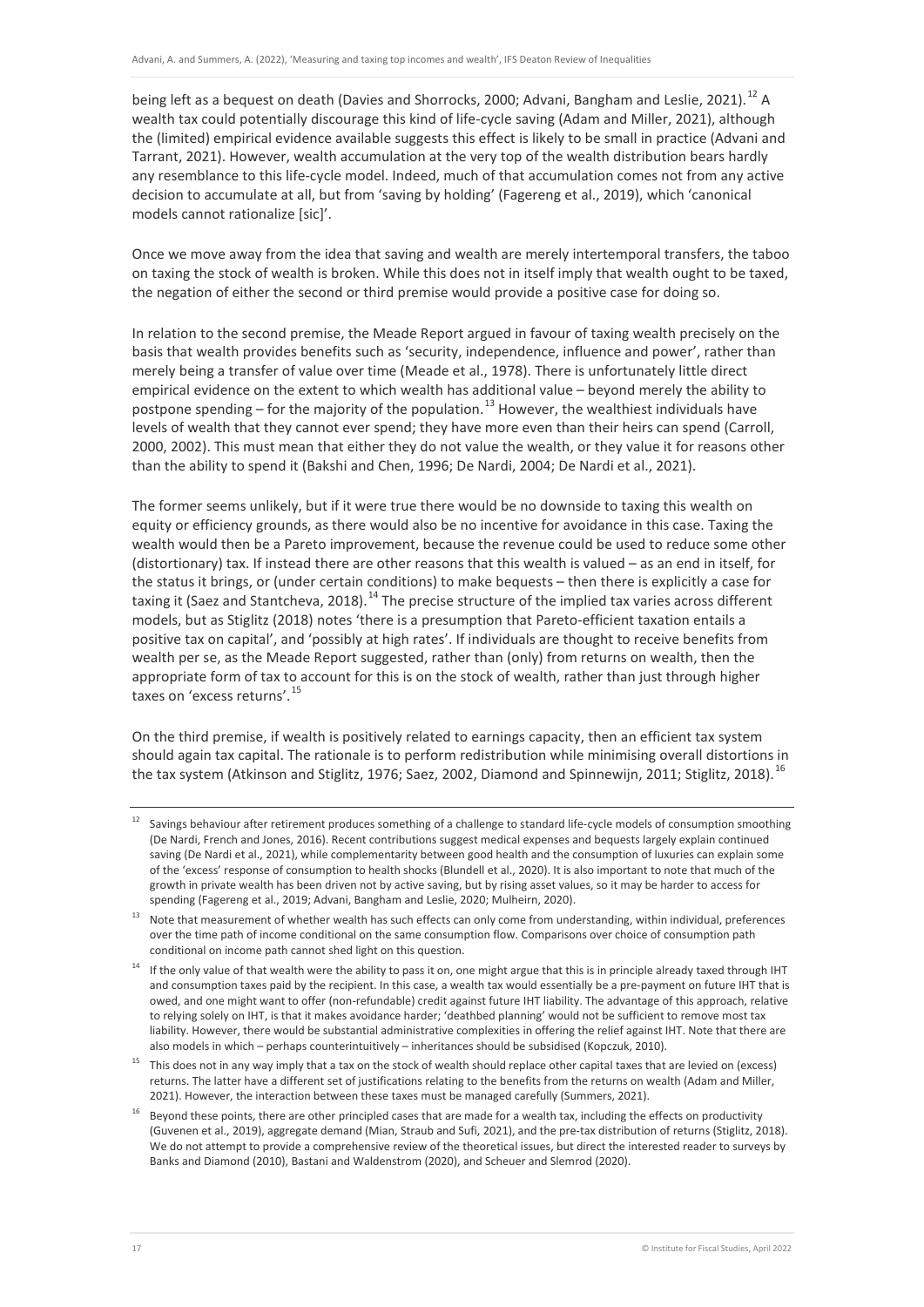Here the evidence, though not irrefutable, is much clearer. Both Carroll (2000) and Dynan, Skinner and Zeldes (2004) find compelling evidence of a positive relationship between lifetime incomes and individual savings rates. There is also evidence of a positive relationship between cognitive ability – itself positively related to lifetime earnings capacity – and both savings and wealth (Banks and Oldfield, 2007; Banks, O'Dea and Oldfield, 2010; Benjamin, Brown and Shapiro, 2013). Taxing wealth directly in this context allows redistribution to take place in a less distortionary way than levying higher tax rates on top incomes.

An additional argument commonly made against wealth taxes on the super-wealthy – not by economists, but anecdotally by the very wealthy themselves – is that such a tax would require them to dilute control over their businesses. Controlled businesses make up a large share of wealth for the very wealthiest, and business owners often claim that fragmentation of business control would reduce productivity. If this is the case, then borrowing to pay any wealth tax is an alternative that should be supported by lenders. It may be that there are capital market imperfections that make this difficult, but the case that is then being made is not an optimal tax concern, but a claim that one should accept a distortion away from a neutral tax system because the economic benefits are large enough given other market failures. As with all arguments against neutrality, such a claim requires both evidence that the benefits outweigh the distortion, and a demonstration that there is no alternative way to achieve the benefits with lower distortion.

Taken together, current theory and empirical evidence thus suggest that there is a principled economic case for a recurrent tax on wealth applied to those with very high levels of wealth. While such a case is not incontrovertible, it is certainly hard to argue – as the older theoretical literature did – that there should be any strong presumption against such a tax. The considerations are therefore more practical in nature: is a wealth tax, rather than some other form of capital tax, the best way to achieve some particular goal?

For individuals who favour redistribution of top wealth, which is clearly an important motivator for many, there are few other options that can achieve such redistribution. The power of a wealth tax is twofold. First, it does not rely on realisations (as with CGT) or deaths (as with IHT). This means redistribution begins now: tax is received from high-wealth individuals without needing to wait for gains to be crystallised, or for the individuals to die, and without the risk that they restructure their holdings or (depending on the connecting factors; see below) move abroad in a way that means they go untaxed. Second, unlike the taxation of accrued gains, a wealth tax can in principle be at a rate exceeding the rate of return on wealth, so it can actively reduce wealth concentration if desired.

For these reasons, our view is that an annual wealth tax on very high levels of wealth could be justified if there were a desire to raise more tax revenue from the very wealthiest individuals. We also think that behavioural responses to a tax at this level could be kept manageably low *if* the tax were well designed. In particular this implies the following.

- The tax base should be comprehensive (i.e. applied to all types of asset) and applied to worldwide wealth. This ensures that shifting the form in which assets are held, or moving assets abroad, would not be effective to avoid the tax.
- Taxation should be on the basis of citizenship or long-term residence in the recent past. This would limit any emigration response, although the disincentive to immigrate and take up residence or citizenship may then be a concern.
- Assets should be valued based on the open market value, as anything else is likely to create distortions across asset classes as individuals seek to avoid the tax.
- Measures are needed to counter divesting ownership of assets for tax purposes whilst maintaining control and/or benefits in practice. Such measures already exist and are used for IHT purposes (e.g. the 'gift with reservation of benefit' rules), and could be applied to a wealth tax. Chamberlain (2021) proposes an effective approach for dealing with trusts.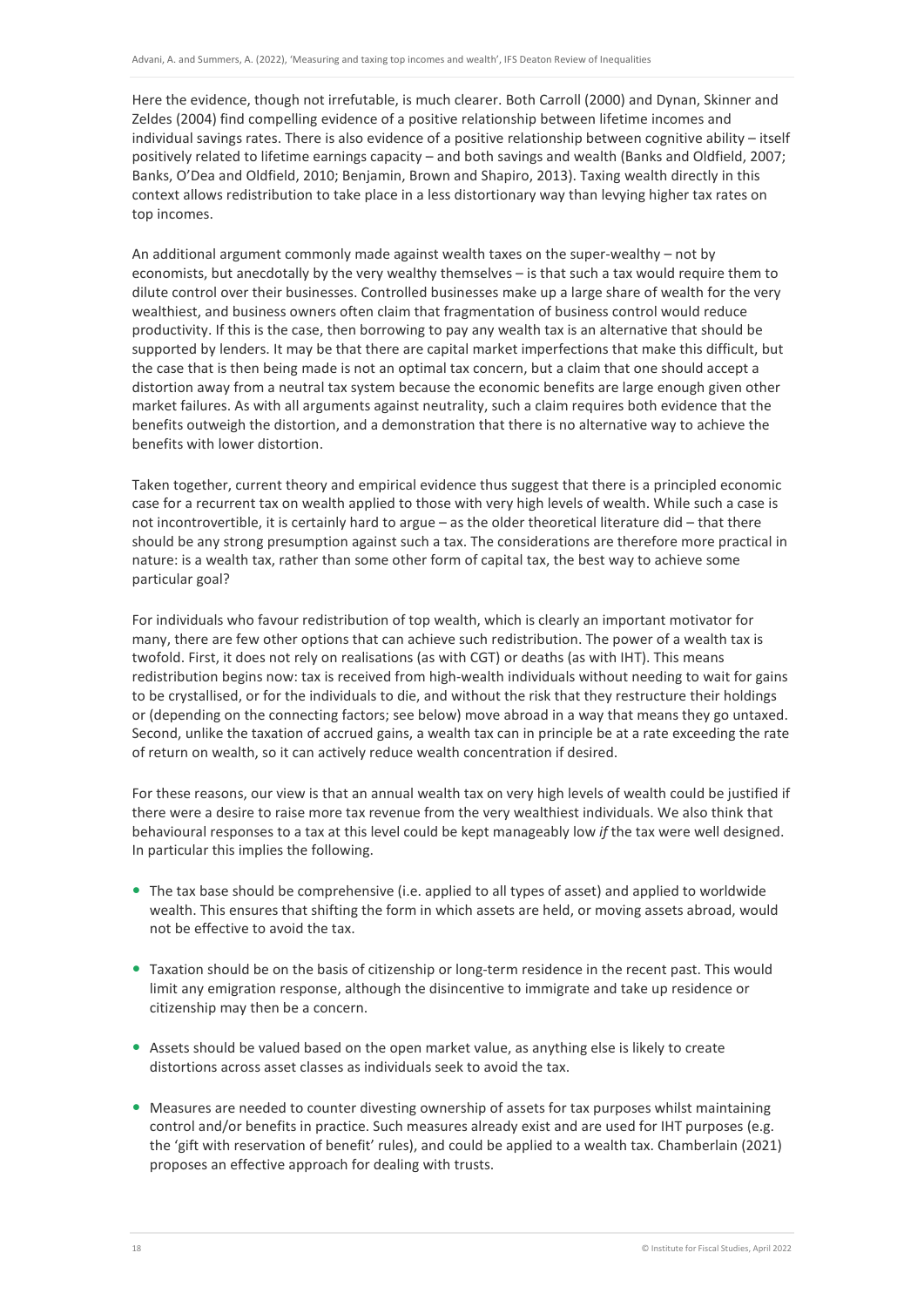Under such a design, the only response available to avoid the tax is for individuals to fragment their wealth by making outright gifts of their assets. Where fragmentation is just between spouses, Advani, Hughson and Tarrant (2021, Table G1) show that the revenue effects of this are minimal. Further fragmentation could be achieved through gifts to family members. However, provided that such gifts were genuine (i.e. did not involve retention of control and/or benefit, as discussed above), it is not obvious that this raises any serious cause for concern. Although it would reduce revenues, fragmentation entails a real reduction in wealth concentration.

# **Reforming who is taxed**

Who is taxed is less often thought about than what is taxed and how it is taxed. Where economists have thought about who is taxed, it has largely been a debate around the tax unit (Boskin and Sheshinski, 1983; Piggot and Whalley, 1996; Apps and Rees, 1999) – should taxation be individual or household? In the context of capital taxation, the UK does not neatly adhere to either an individual or household model. The complexities arising from this approach are particularly important at the top, where inconsistencies allow opportunities for arbitraging behaviours. Below we also examine two other important issues regarding who is taxed, which are much less well studied. First, what connecting factor(s) should determine when an individual is within the scope of UK taxes? Second, who should be taxed in respect of assets that are held in a trust? $17$ 

#### **Tax unit**

It is often said that the UK taxes on an individual basis (since 1991), but this is not an accurate picture for CGT and IHT because:

- transfers between spouses do not count as realisation for CGT purposes (instead assets are transferred on a 'no loss, no gain' basis) so the couple is effectively treated as a single tax unit, albeit they benefit from separate allowances;
- transfers to spouses (bequests or lifetime gifts) are exempt from IHT regardless of size, and the nontaxable allowance can be transferred to the surviving spouse or civil partner, such that again the tax operates in practice more like a household basis of assessment;
- various anti-avoidance rules apply to transactions between 'related' and 'connected' persons, including spouses and children, recognising that they will often make arrangements as if they are a single unit.

However, the general rule for income tax (subject to certain anti-avoidance rules) is that income from investments is assessed on an individual basis. This offers opportunities to minimise income tax by transferring ownership of income-yielding assets to a spouse or civil partner with a lower marginal tax rate (known as 'income splitting').<sup>[18](#page-19-1)</sup> Such transfers to someone other than a spouse trigger a CGT or potential IHT liability, which might deter such (tax-motivated) behaviours. However, because of the special treatment of spouses within CGT and IHT, individuals can effectively 'have their cake and eat it' – taking advantage of income splitting for income tax purposes without incurring the CGT/IHT consequences.<sup>[19](#page-19-2)</sup>

#### **Connecting factors**

It is generally accepted that someone whose only connections are with the UK should be taxed in the UK, and nowhere else, with the exception of real estate – where most countries tax a non-resident on land they own there. However, many people – especially those towards the top of the income/wealth distributions – have a more global profile in which they have connections (of various types) with

<span id="page-19-1"></span><span id="page-19-0"></span> $17$  For a fuller discussion of these issues, see Summers (forthcoming).

 $18$  This practice can also occur in relation to gains, by giving away assets that have accrued unrealised gains.

<span id="page-19-2"></span><sup>19</sup> An exception is where the asset given away comprises *only* income (e.g. some special classes of shares). In these cases, the transfer would be caught by the settlements legislation.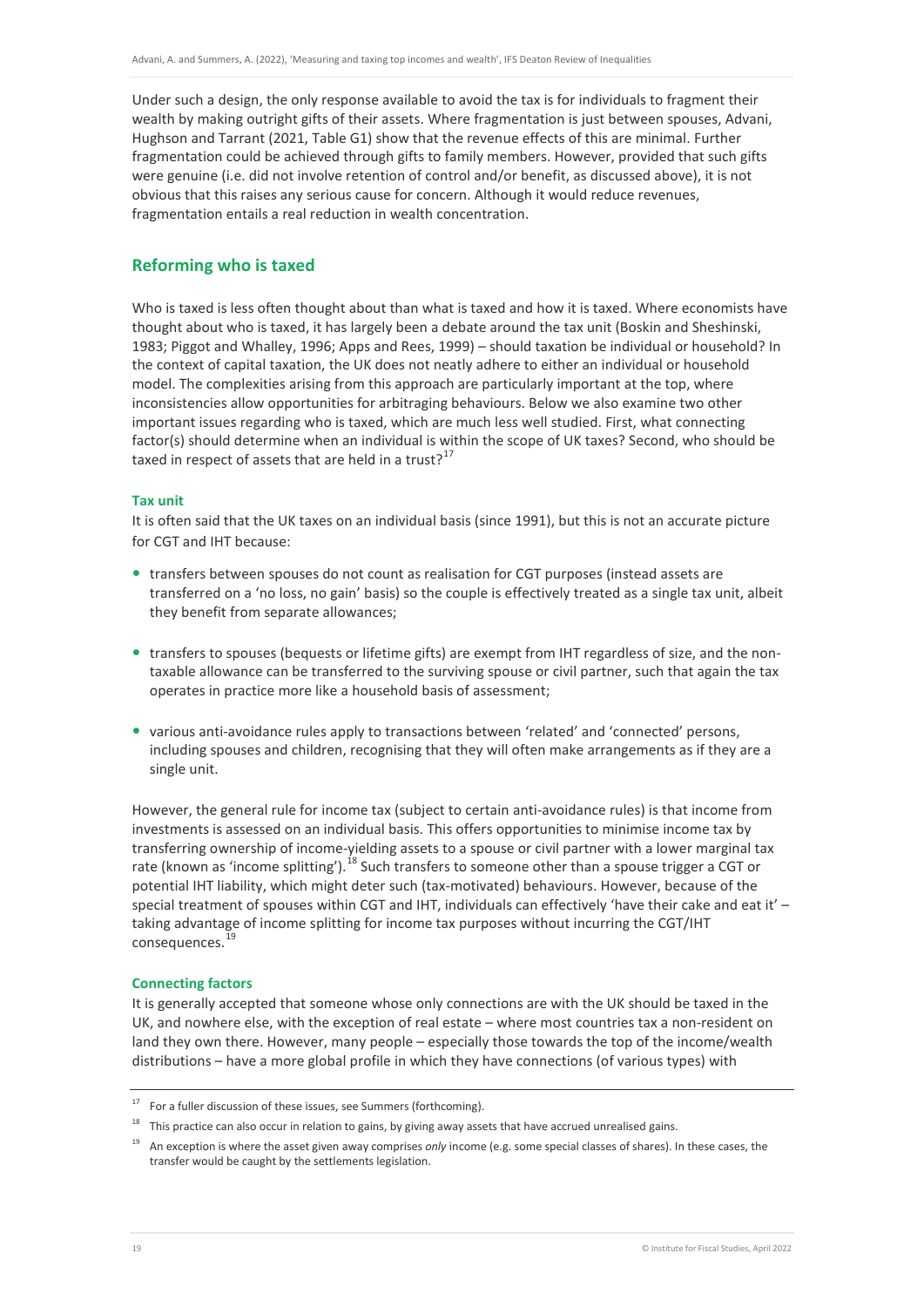multiple countries. For example, a Swiss citizen who was born and raised in Germany and who now works in the UK but also spends significant time abroad.

The UK has historically relied on three main 'connecting factors': residence, domicile and 'situs' (the location of assets). Residence concerns where an individual lives currently. Domicile concerns where an individual considers their permanent home to be. Since 2013, there has been a statutory test for residence, which applies fixed criteria based on the number of days (more specifically, midnights) that an individual was present in the UK, combined with other ties such as whether they have work, family and/or accommodation in the UK. By contrast, the test for domicile remains notoriously nebulous, depending to a significant degree on an individual's future intentions, which are inevitably contingent and difficult to prove.

Individuals who are resident but not domiciled in the UK (non-doms) are entitled to special tax treatment known as the remittance basis, under which foreign-source income and gains are only liable to UK tax if they are remitted to the UK. In practice, this regime operates more like an exemption from paying UK tax on the returns from foreign wealth. If the individual is resident only in the UK, then they will generally not be taxed where the assets are located either (with the exception of real estate). In this way, the non-dom regime allows the globally connected to reside in the UK and avoid paying tax on their foreign wealth altogether. Non-doms are also exempt from IHT on their foreign wealth when they die.

The remittance basis is a historical anomaly that originated as a concession to colonial traders following the inception of the income tax in the 18<sup>th</sup> century (Avery-Jones, 2004). Unlike the modern foreigner tax regimes of many other countries, it was not designed purposefully to encourage wealthy individuals to migrate to the UK, although that is now the basis on which it tends to be defended. The remittance rules also have the perverse effect of incentivising migrants, once they have arrived in the UK, to keep their investments abroad.<sup>[20](#page-20-0)</sup>

Although non-dom status is claimed by only around 0.1–0.2% of UK adults each year (approximately 80,000 individuals), at the top of the income distribution it is of first-order importance. As noted earlier, the share of migrants substantially increases at the top of the income distribution. Figure 8 shows that, among migrants, the probability of claiming non-dom status is also increasing with income. The net effect is that one in ten individuals with £200,000–£1 million in income are non-doms, rising to three in ten individuals with income above £5 million. These statistics are based only on the income that is reported to HMRC, which misses the unremitted foreign income and gains of non-doms: if one were to include this foreign income, the share of non-doms at the very top of the income distribution would be even larger.

The common perception of non-doms is driven by the isolated anecdotes available to the public, and hence focuses on foreign oligarchs and other business owners with foreign connections listed in the Sunday Times Rich List. However, looking across all those who ever claimed non-dom status, a different picture emerges. Advani et al. (2022) show that around 80% of non-doms have earnings from some form of work as their main source of income in the UK.

Non-doms are therefore mainly not the footloose global wealthy, coming to shop and live part-time in the UK but largely based elsewhere (indeed, such individuals may often escape UK tax residence altogether). Instead, non-doms are mainly workers, often in finance and professional services, arriving from continental Europe, the Anglosphere (Australia, Canada, Ireland, South Africa and the US) and India (Advani et al., 2022).

There remains very little evidence on the effectiveness of the non-dom regime at attracting and retaining valuable individuals. The remittance basis has a large static cost in terms of foregone revenue on foreign income and gains. It has undergone numerous reforms over the past decade, including the introduction of a fixed fee on long-term residents who claim the remittance basis and new rules to

<span id="page-20-0"></span> $20$  In 2012, a new business investment relief was introduced to try to mitigate this effect but it has had limited impact.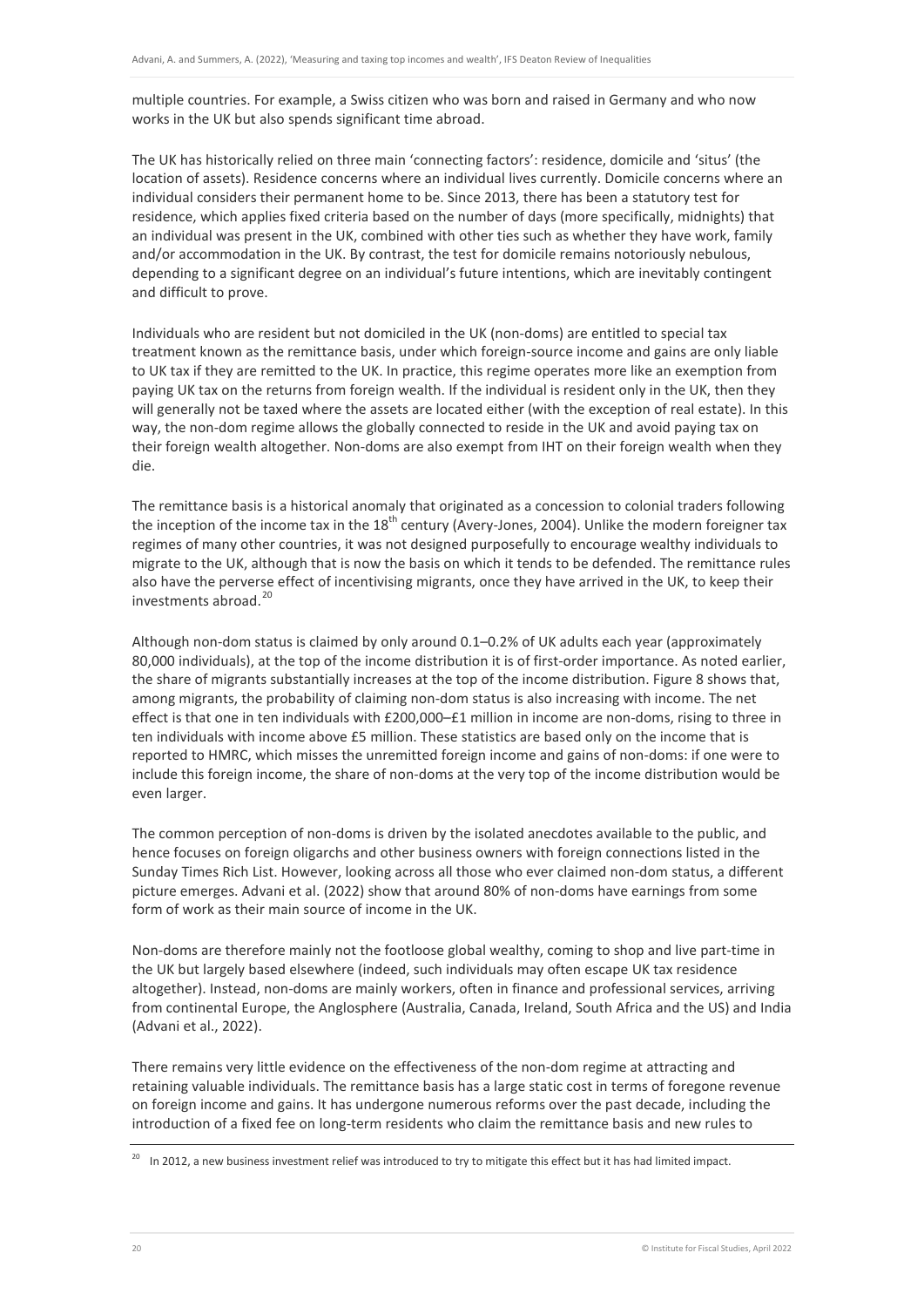

#### **Figure 8. Share of migrants, and of non-doms within migrants, at different fiscal income levels, 2017**

Note: Constructed using data on reported fiscal income. Migrants are identified using a combination of HMRC administrative records and the age at which a taxpayer received their national insurance number (NINO). Non-domiciled UK residents in any given year are individuals who file an income tax return as a UK tax resident in that year, and tick the relevant box asserting that they are not domiciled in the UK in that year. All top shares are defined relative to the total number of individuals aged 18 or older in the population living in the UK.

Source: Advani et al. (2020, 2022).

'deem' UK domicile for those who have lived in the UK for more than 15 of the past 20 years. Despite these reforms, a more fundamental question remains about whether special status for non-doms should be retained at all.

In our view, it is time for a root-and-branch review of the UK's connecting factors. This would be a major undertaking and we do not offer any firm recommendations here. However, some options and factors to consider include the following.

- The connecting factor(s) need not be the same for all taxes (and currently they are not). For example, income tax is more naturally suited to looking at the position within a single tax year, whereas for IHT looking at only the year of death could give rise to unfairness.
- CGT presents a distinctive set of issues because tax is charged in the year of realisation but is assessed by reference to gains accruing over a longer period. One option would be to provide for 'rebasing' of assets on arrival to the UK, but with a deemed disposal of assets on departure, such that only the gains accruing whilst resident in the UK are charged to UK tax.
- A deemed disposal for CGT on departure from the UK would also function like an 'exit tax'. Other forms of exit tax could also be considered (instead or additionally) – for example, a tax assessed on an individual's stock of wealth at the point of departure, by way of proxy for IHT.
- Various connecting factors could be used besides residence or domicile. The concept of long-term residence is already used as part of the non-dom regime but could assume a more central role. Another option is to rely on citizenship, which is the approach currently taken by the US.
- The effect of being connected to the UK (or not) need not be binary (i.e. switching sharply between full liability or none). A graduated approach reflecting the degree of connection to the UK is also possible, as suggested by Advani, Chamberlain and Summers (2020) in the context of liability for a one-off wealth tax.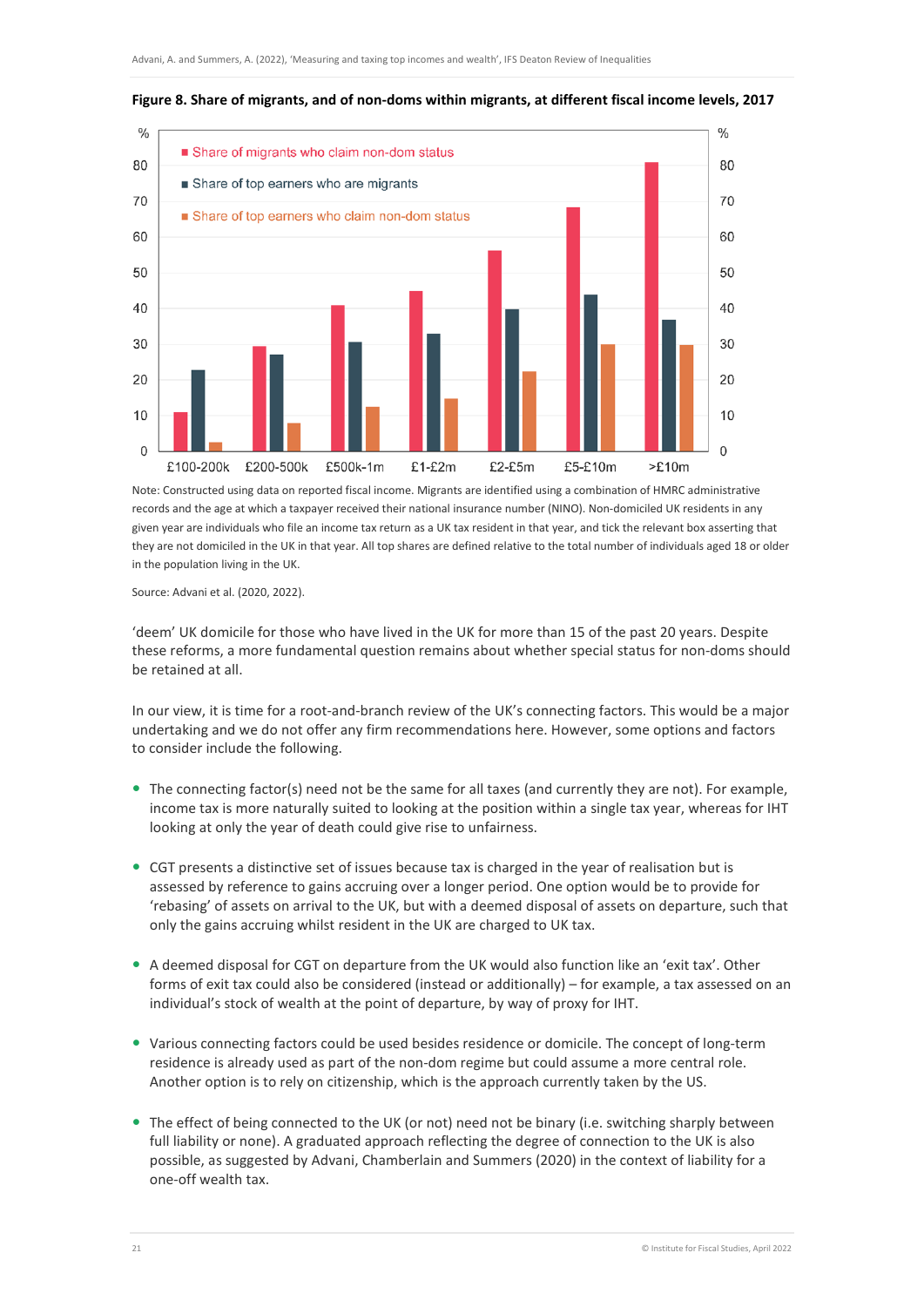#### **Trusts**

The tax treatment of trusts is highly complex, and remains something of an enigma to non-lawyers.<sup>[21](#page-22-0)</sup> Most people (including economists) are used to thinking of ownership in binary terms: either you own an asset or you don't. If you own an asset, you get to choose what happens to that asset (control) and you get to make use of it and any income from it (benefit). In short, a trust allows you to split these two key features of ownership – benefit and control – such that they are vested in different people. The trustee controls the asset whilst the beneficiary benefits from it.

From the perspective of the person who puts assets into a trust (the 'settlor'), this action is different from both making an outright gift of the asset (where benefit and control are given to someone else) or retaining the asset outright (where benefit and control are fully retained). Consequently, it is not clear what it means to say that the tax treatment of trusts should be 'neutral', as has often been suggested (HMRC, 2018). Should it be neutral by comparison with outright gift or neutral by comparison with full retention of ownership?

This means there is no obvious, off-the-shelf answer on how to tax trusts. But getting this right is again a first-order policy issue for top-end inequality, given that assets held in trust are likely to be concentrated amongst individuals (both settlors and beneficiaries) towards the top of the income and wealth distributions.

Despite many years of complex reforms, the UK still does not have a satisfactory approach to trusts. This is largely because the approach is piecemeal – there are different rules for different taxes for no apparent reason, and no answer to the conceptual question of how to deal with circumstances where ownership is split. Tied up with this is also the issue of connecting factors once again: for example, if a settlor or beneficiary is resident in the UK, does this mean that the entire trust assets should be liable to UK tax?

Assessing tax on the beneficiary might seem fairest from a welfare perspective, as this party (by definition) is the one who benefits from the trust assets. However, this approach runs into difficulties in relation to discretionary trusts, where it may not be possible to determine the identity of the beneficiaries prior to a distribution from the trust being made. Another option would be to treat trusts as a separate taxable person (like companies), but this opens the door to reducing tax by fragmenting wealth across multiple trusts. Chamberlain (2021) proposes a hybrid approach that assesses tax on the trust but by reference to the residence status of the settlor or beneficiaries and the situs of the assets.

Under the current regime, the most egregious circumstances are those in which placing assets in trust means that neither the settlor nor beneficiary is liable (i.e. effectively an arbitrage where less tax is paid than either if the asset had been given away or if it had been retained in full). There are still some contexts in which trusts can facilitate this kind of arbitrage, particularly where the settlor was non-domiciled when they created the trust.<sup>[22](#page-22-1)</sup> These circumstances ought to be the focus of reform efforts in the short term, pending a more comprehensive review of the taxation of trusts.

# **Conclusion**

Time lags in the availability of data mean that we cannot yet say anything comprehensive about what has happened to either income or wealth top shares over the past two years since the COVID-19 pandemic started. At the top of the income distribution, there is likely to have been substantial heterogeneity in the effect of the pandemic by income source. Top employees have largely remained in their jobs, their incomes almost entirely sheltered. Business owners, by contrast, have had a much more mixed experience, with some businesses prospering while for others the pandemic has been disastrous.

<span id="page-22-0"></span><sup>&</sup>lt;sup>21</sup> For an accessible summary of the issues, in more detail than is possible here, see Chamberlain (2020, Appendix A).

<span id="page-22-1"></span><sup>&</sup>lt;sup>22</sup> For UK-domiciled settlors, there are some respects in which trusts are disadvantageous – for example, higher income tax rates on income from trust assets and IHT liability on gifts into trust.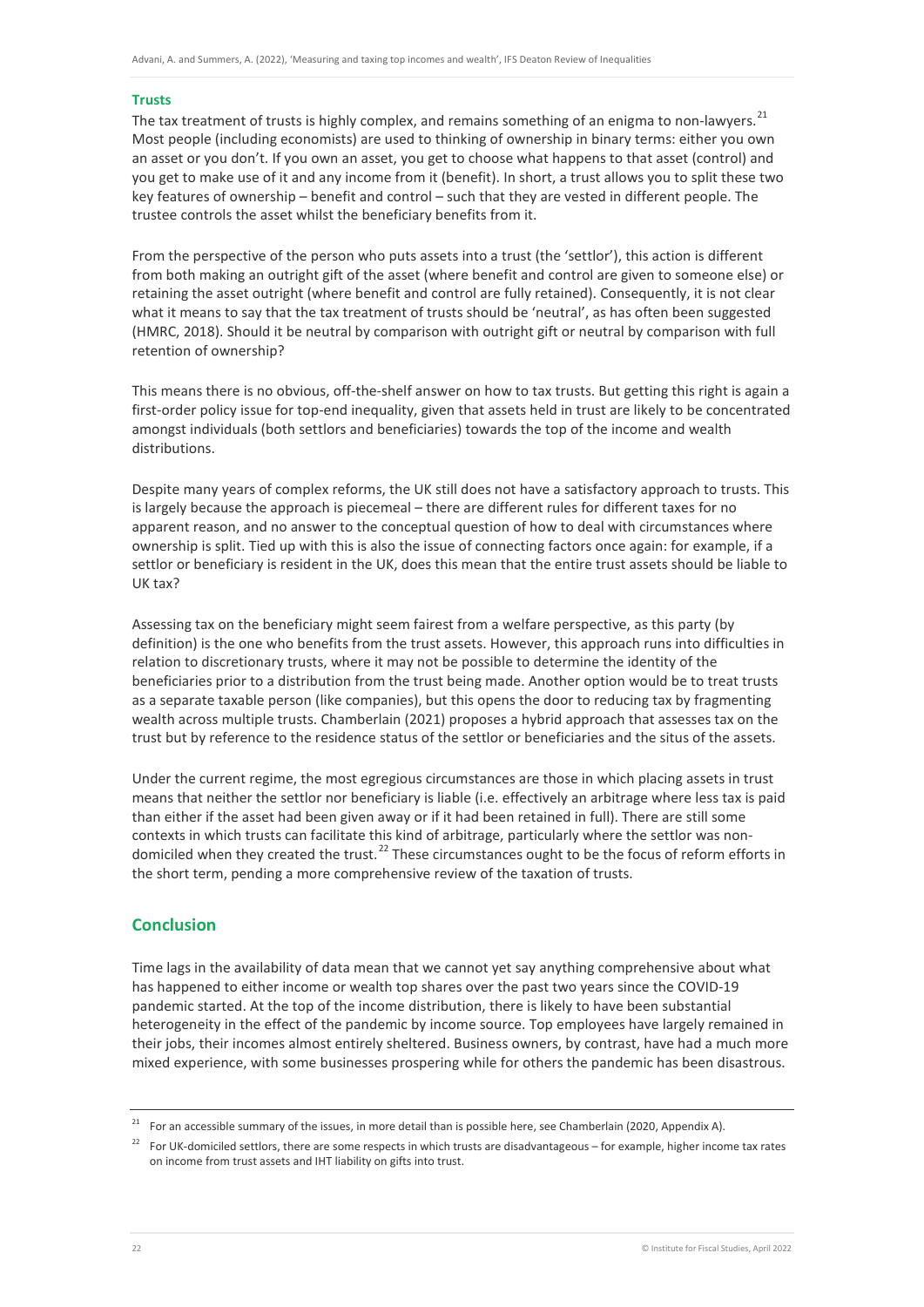Therefore, whatever the effect on the level of top shares, there is likely to have been substantial churn in those who appear amongst the top earners.

Predictions for wealth are somewhat easier. House prices have increased rapidly, rising more than 20% since the beginning of the pandemic. Continued low interest rates mean the value of pension wealth remains high. After a large fall at the beginning of the pandemic, the main UK stock market index is roughly where it was before the pandemic, though the impact on the value of private businesses is less easy to measure. On balance, this pattern suggests a widening gulf between those with and without assets, and in particular between homeowners and renters. The wealthiest will have gained most in cash terms. However, apart from among the super-wealthy – where there has been very rapid wealth growth (Watts, 2021) – the effect on wealth concentration is likely to be smaller, because there have been large percentage gains for those in the middle as well as those at the top.

The current political environment is one in which, after substantial government support, there has been a move to raise revenue. This has largely been done through freezing tax thresholds and a large rise in national insurance contributions. The latter is expected to raise around £12 billion, but it will tax income from work more than from wealth, will further distort the form in which people earn, and will preserve the regressive structure of national insurance (Advani et al., 2021). This only makes the case stronger for reforming capital taxes – to reduce some of these distortions – and raising additional revenue in a more progressive way. Reforming CGT, as we propose, would raise more money than the national insurance rise, and improve both horizontal and vertical equity.

Another important option for raising revenue, as proposed by the Wealth Tax Commission (Advani, Chamberlain and Summers, 2020) and recently adopted by the International Monetary Fund (2022), is a one-off wealth tax. This can raise substantial revenue, which could be used to tackle some of the major inequalities described elsewhere in the IFS Deaton Review of Inequalities. While not an ongoing source of revenue, a one-off wealth tax would be both efficient and equitable: efficient because it does not discourage work, and (assuming it were not pre-announced) it would not distort savings behaviour; equitable because it would be able to offset some of the effects of macroeconomic policy, which has increased the value of assets, benefiting those with wealth relative to those without. A one-off wealth tax would be preferable to any alternative tax rise aimed at dealing with the costs or aftermath of the pandemic.

Neither reform of existing capital taxes, nor a one-off wealth tax, will slow the apparent rise in wealth among those at the very top, which continued even through the pandemic (Watts, 2021). Reforms to the tax base – in particular, to connecting factors (which determine who is taxable in the UK) and to trusts – would help ensure that existing taxes work better. However, if there is a desire to raise additional revenue (on an ongoing basis) from the very wealthiest, for whom there are many ways to avoid existing taxes, an annual wealth tax is perhaps the only option. Such taxes are no longer taboo among public economists, as richer theoretical models show contexts where these may be supported, and the (limited) empirical evidence shows how they can be designed to minimise distortions. An annual wealth tax on very high levels of wealth would not be a huge revenue raiser in the UK, but it could easily raise more than IHT, and be harder to plan around. Whether or not an annual wealth tax is brought in, it is not a substitute for fixing the problems with existing capital taxes.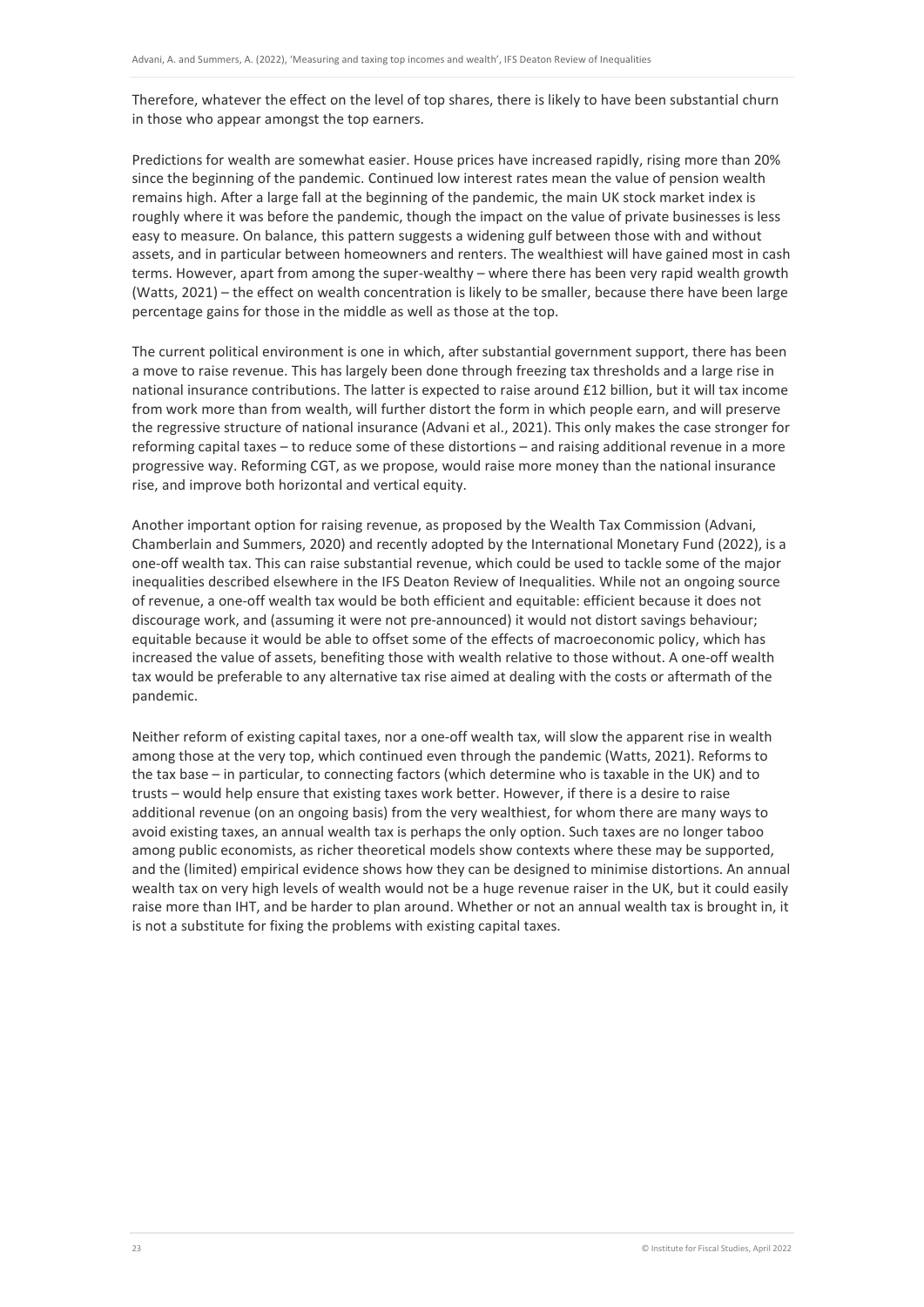# **References**

Adam, S., and Miller, H. (2021), 'The Economic Arguments for and against a Wealth Tax', *Fiscal Studies*, 42, 457–83.

Advani, A. (2021), 'Policy Forum: The Taxation of Capital Gains – Principles, Practice, and Directions for Reform', *Canadian Tax Journal*, 69, 1231–50.

Advani, A., Bangham, G., and Leslie, J. (2021), 'The UK's Wealth Distribution and Characteristics of High-Wealth Households', *Fiscal Studies*, 42, 397–430.

Advani, A., Burgherr, D., Savage, M., and Summers, A. (2022), 'The UK's Global Economic Elite: A Sociological Analysis Using Tax Data', CAGE Working Paper 570.

Advani, A., Chamberlain, E., and Summers, A. (2020), 'A Wealth Tax for the UK', Wealth Tax Commission Final Report, [https://warwick.ac.uk/fac/soc/economics/research/centres/cage/news/a-wealth-tax-for](https://warwick.ac.uk/fac/soc/economics/research/centres/cage/news/a-wealth-tax-for-the-uk.pdf)[the-uk.pdf.](https://warwick.ac.uk/fac/soc/economics/research/centres/cage/news/a-wealth-tax-for-the-uk.pdf)

Advani, A., Hughson, H., and Tarrant, H. (2021), 'Revenue and Distributional Modelling for a Wealth Tax', *Fiscal Studies*, 42, 699–736.

Advani, A., Hughson, H., Summers, A., and Tarrant, H. (2021), 'Fixing National Insurance: A Better Way To Fund Social Care', CAGE Policy Briefing 33, [https://warwick.ac.uk/fac/soc/economics/](https://warwick.ac.uk/fac/soc/economics/research/centres/cage/manage/publications/bn33.2021.pdf)  [research/centres/cage/manage/publications/bn33.2021.pdf.](https://warwick.ac.uk/fac/soc/economics/research/centres/cage/manage/publications/bn33.2021.pdf)

Advani, A., Koenig, F., Pessina, L., and Summers, A. (2020), 'Importing Inequality: Immigration and the Top 1 Percent', CAGE Working Paper 508, [https://warwick.ac.uk/fac/soc/economics/research/](https://warwick.ac.uk/fac/soc/economics/research/centres/cage/manage/publications/wp508.2020.pdf)  [centres/cage/manage/publications/wp508.2020.pdf.](https://warwick.ac.uk/fac/soc/economics/research/centres/cage/manage/publications/wp508.2020.pdf)

Advani, A., Ooms, T., and Summers, A. (2021), 'Missing Incomes in the UK: New Evidence and Policy Implications', CAGE Working Paper 543.

Advani, A., and Summers, A. (2020a), 'Capital Gains and UK Inequality', CAGE Working Paper 465.

Advani, A., and Summers, A. (2020b), 'How Much Tax Do the Rich Really Pay? New Evidence from Tax Microdata in the UK', CAGE Policy Briefing 27.

Advani, A., Summers, A., and Tarrant, H. (2022a), 'Measuring Top Income Shares in the UK', Institute for Fiscal Studies (IFS) Working Paper W22/06, [https://ifs.org.uk/publications/15909.](https://ifs.org.uk/publications/15909)

Advani, A., Summers, A., and Tarrant, H. (2022b), 'Measuring Top Wealth Shares in the UK', CAGE Working Paper 610.

Advani, A., and Tarrant, H. (2021), 'Behavioural Responses to a Wealth Tax', *Fiscal Studies*, 42, 509–37.

Advani, A., and Tarrant, H. (2022), 'Official Statistics Underestimate Wealth Inequality in Britain', LSE Blog[, https://blogs.lse.ac.uk/politicsandpolicy/official-statistics-underestimate-wealth-inequality/.](https://blogs.lse.ac.uk/politicsandpolicy/official-statistics-underestimate-wealth-inequality/)

Alvaredo, F., Atkinson, A. B., and Morelli, S. (2018), 'Top Wealth Shares in the UK over More Than a Century', *Journal of Public Economics*, 162, 26–47.

Andersen, A. L., Johannesen, N., Jørgensen, M., and Peydró, J. L. (2021), 'Monetary Policy and Inequality', Centre for Economic Policy Research (CEPR) Discussion Paper 15599.

Apps, P. F., and Rees, R. (1999), 'Individual versus Joint Taxation in Models with Household Production', *Journal of Political Economy*, 107, 383–403.

Atkinson, A. B. (2007), 'The Distribution of Top Incomes in the United Kingdom, 1908–2000', in A. B. Atkinson and T. Piketty (eds), *Top Incomes over the Twentieth Century: A Contrast Between European and English-Speaking Countries*, Oxford: Oxford University Press, 82–140.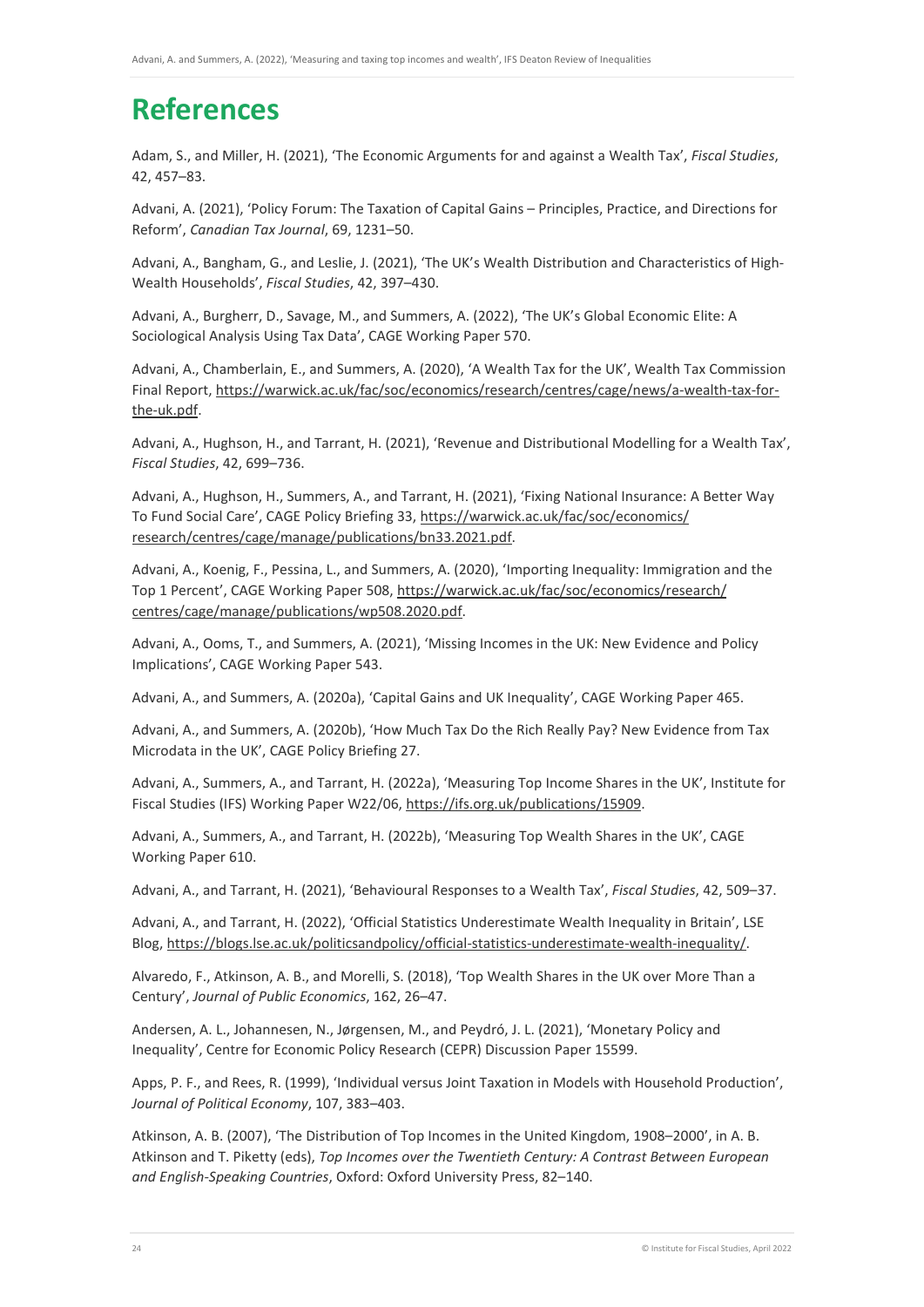Atkinson, A. B. (2012), 'UK Estimates of Top Income Shares 2009–10: Revised Note on Methods', WID.world Technical Notes Series 2012/5.

Atkinson, A. B., and Harrison, A. J. (1974), 'Wealth Distribution and Investment Income in Britain', *Review of Income and Wealth*, 20, 125–42.

Atkinson, A. B. and Harrison, A. J. (1978). The distribution of personal wealth in Britain. Cambridge University Press, Cambridge.

Atkinson, A. B., and Stiglitz, J. E. (1976), 'The Design of Tax Structure: Direct versus Indirect Taxation', *Journal of Public Economics*, 6, 55–75.

Attanasio, O. P., and Weber, G. (2010), 'Consumption and Saving: Models of Intertemporal Allocation and Their Implications for Public Policy', *Journal of Economic Literature*, 48, 693–751.

Avery-Jones, J. F. (2004), 'Taxing Foreign Income from Pitt to the Tax Law Rewrite – The Decline of the Remittance Basis', in J. Tiley (ed.), *Studies in the History of Tax Law*, Oxford: Hart Publishing, 15–56.

Bach, S., Thiemann, A., and Zucco, A. (2019), 'Looking for the Missing Rich: Tracing the Top Tail of the Wealth Distribution', *International Tax and Public Finance*, 26, 1234–58.

Bakshi, G. S., and Chen, Z. (1996), 'The Spirit of Capitalism and Stock-Market Prices', *American Economic Review*, 86 (1), 133–57.

Banks, J., and Diamond, P. (2010), 'The Base for Direct Taxation', in S. Adam et al. (eds), *Dimensions of Tax Design*, New York: Oxford University Press.

Banks. J., O'Dea, C., and Oldfield, Z. (2010), 'Cognitive function, numeracy and retirement saving trajectories', *Economic Journal*, 120 (548), F381–410.

Banks, J., and Oldfield, Z. (2007), 'Understanding Pensions: Cognitive Function, Numerical Ability and Retirement Saving', *Fiscal Studies*, 28, 143–70.

Bastani, S., and Waldenstrom, D. (2020), 'How Should Capital Be Taxed?', *Journal of Economic Surveys*, 34, 812–46.

Benjamin, D. J., Brown, S. A., and Shapiro, J. M. (2013), 'Who is "Behavioural"? Cognitive Ability and Anomalous Preferences', *Journal of the European Economic Association*, 11, 1231–55.

Blundell, R., Borella, M., Commault, J., and De Nardi, M. (2020), "Why does consumption fluctuate in old age and how should the government insure it?" National Bureau of Economic Research (NBER), Working Paper 27348.

Boskin, M., and Sheshinski, E. (1983), 'Optimal Tax Treatment of the Family: Married Couples', *Journal of Public Economics*, 20, 281–97.

Bourquin, P., Joyce, R., and Sturrock, D. (2021), 'Inheritances and Inequality over the Life Cycle: What Will They Mean for Younger Generations?', Institute for Fiscal Studies (IFS), Report R188[, https://ifs.org.uk/publications/15407.](https://ifs.org.uk/publications/15407)

Browning, M., and Crossley, T. F. (2001), 'The Life-Cycle Model of Consumption and Saving', *Journal of Economic Perspectives*, 15 (3), 3–22.

Burgherr, D. (2021), 'The Costs of Administering a Wealth Tax', *Fiscal Studies*, 42, 677–97.

Carroll, C. D. (2000), 'Why Do the Rich Save so Much?', in J. Slemrod (ed.), *Does Atlas Shrug? The Economic Consequences of Taxing the Rich*, Cambridge, MA: Russell Sage Foundation Books at Harvard University Press, 465–84.

Carroll, C. D. (2002), 'Portfolios of the Rich', in L. Guiso, M. Haliassos and T. Jappelli (eds), *Household Portfolios*, Cambridge, MA: MIT Press.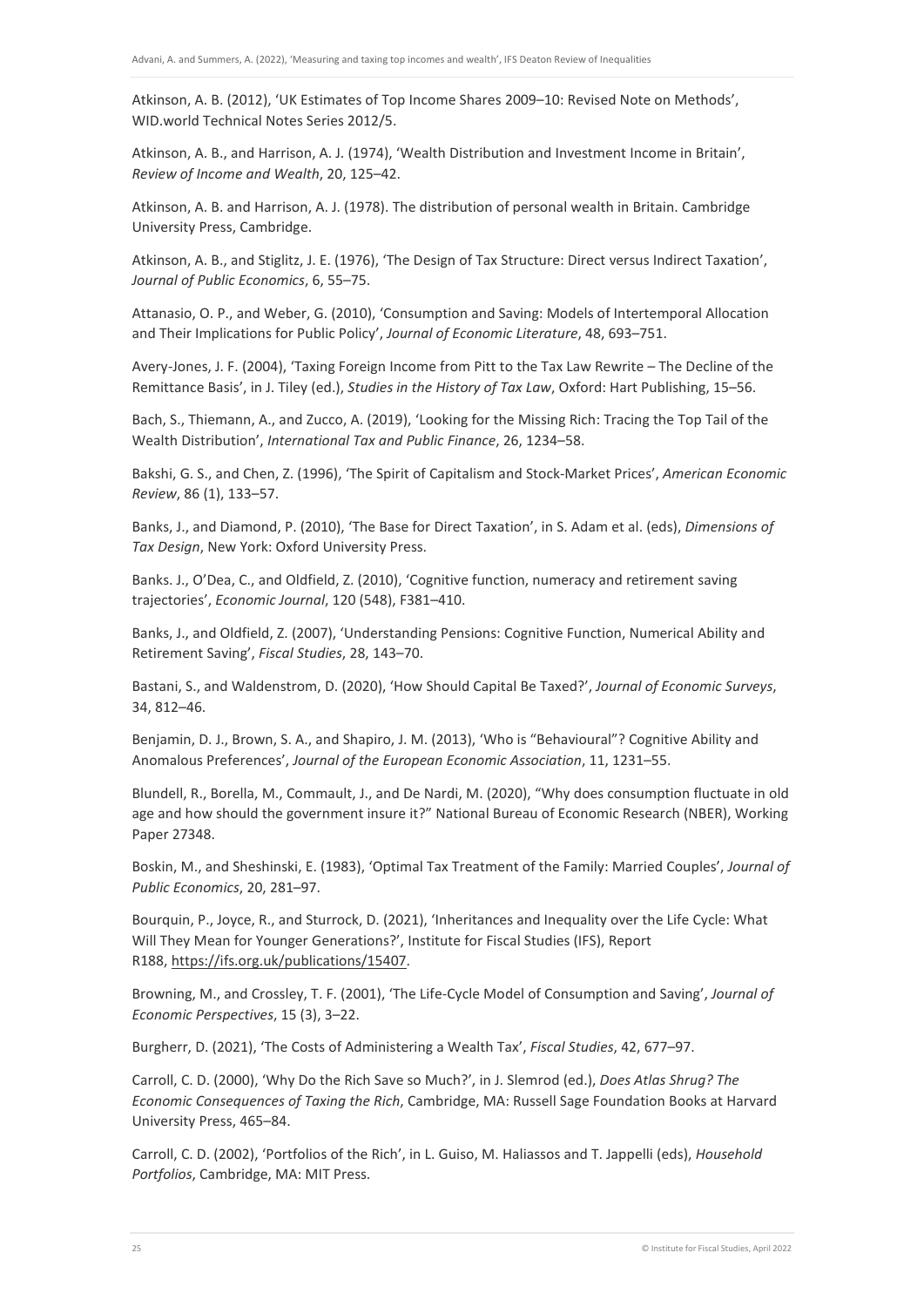Chamberlain, E. (2020), 'Defining the Tax Base – Design Issues', Wealth Tax Commission Evidence Paper 8, [https://www.wealthandpolicy.com/wp/EP8\\_TaxBase.pdf.](https://www.wealthandpolicy.com/wp/EP8_TaxBase.pdf)

Chamberlain, E. (2021), 'Who Should Pay a Wealth Tax? Some Design Issues', *Fiscal Studies*, 42, 599– 613.

Corlett, A. (2018), 'Passing On: Options for Reforming Inheritance Taxation', Resolution Foundation[, https://www.resolutionfoundation.org/app/uploads/2018/05/IC-inheritance-tax.pdf.](https://www.resolutionfoundation.org/app/uploads/2018/05/IC-inheritance-tax.pdf)

Corlett, A., Advani, A., and Summers, A. (2020), 'Who Gains? The Importance of Accounting for Capital Gains', Resolution Foundation, [https://www.resolutionfoundation.org/app/uploads/2020/05/Who](https://www.resolutionfoundation.org/app/uploads/2020/05/Who-gains.pdf)[gains.pdf.](https://www.resolutionfoundation.org/app/uploads/2020/05/Who-gains.pdf)

Daly, S., Hughson, H., and Loutzenhiser, G. (2021), 'Valuation for the Purposes of a Wealth Tax', *Fiscal Studies*, 42, 615–50.

Davies, J., and Shorrocks, A. (2000), 'The Distribution of Wealth', in A.B. Atkinson and F. Bourguignon (eds), *Handbook of Income Distribution*, Vol. 1, Amsterdam: North-Holland, 605–75.

Delestre, I., Kopczuk, W., Miller, H., and Smith, K. (2022), 'Top Income Inequality and Tax Policy', IFS Deaton Review of Inequalities.

De Nardi, M. (2004), 'Wealth Inequality and Intergenerational Links', *Review of Economic Studies*, 71, 743–68.

De Nardi, M., French, E., and Jones, J. B. (2016), 'Savings After Retirement: A Survey', *Annual Review of Economics*, 8, 177–204.

De Nardi, M., French, E., Jones, J. B., and McGee, R. (2021), 'Why Do Couples and Singles Save During Retirement?', National Bureau of Economic Research (NBER), Working Paper 28828.

Diamond, P., and Spinnewijn, J. (2011), 'Capital Income Taxes with Heterogeneous Discount Rates', *American Economic Journal: Economic Policy*, 3 (4), 52–76.

Dolphin, T. (2020), 'Death and Taxes: Why Inheritance Tax Should Be Replaced with a Capital Receipts Tax', Institute for Public Policy Research (IPPR) Briefing, https://www.ippr.org/files/images/media/ [files/publication/2011/05/Death%20and%20Taxes%20Dec2010\\_1818.pdf.](https://www.ippr.org/files/images/media/files/publication/2011/05/Death%20and%20Taxes%20Dec2010_1818.pdf) 

Dynan, K. E., Skinner, J., and Zeldes, S. P. (2004), 'Do the Rich Save More?', *Journal of Political Economy*, 112, 397–444.

Fagereng, A., Holm, M. B., Moll, B., and Natvik, G. (2019), 'Saving Behavior Across the Wealth Distribution: The Importance of Capital Gains', National Bureau of Economic Research (NBER), Working Paper 26588.

Guvenen, F., Kambourov, G., Kuruscu, B., Ocampo-Diaz, S., and Chen, D. (2019), 'Use It or Lose It: Efficiency Gains from Wealth Taxation', National Bureau of Economic Research (NBER), Working Paper 26284.

HMRC (2018), 'The Taxation of Trusts: A Review', https://assets.publishing.service.gov.uk/government/ [uploads/system/uploads/attachment\\_data/file/754210/The\\_Taxation\\_of\\_Trusts\\_A\\_Review.pdf.](https://assets.publishing.service.gov.uk/government/uploads/system/uploads/attachment_data/file/754210/The_Taxation_of_Trusts_A_Review.pdf)

International Monetary Fund (2022), 'United Kingdom: Staff Report for the 2021 Article IV Consultation', IMF Country Report No. 2022/056[, https://www.imf.org/-/media/Files/Publications/CR/2022/](https://www.imf.org/-/media/Files/Publications/CR/2022/English/1GBREA2022001.ashx)  [English/1GBREA2022001.ashx.](https://www.imf.org/-/media/Files/Publications/CR/2022/English/1GBREA2022001.ashx)

Kopczuk, W. (2010), 'Economics of Estate Taxation: A Brief Review of Theory and Evidence', National Bureau of Economic Research (NBER), Working Paper 15741.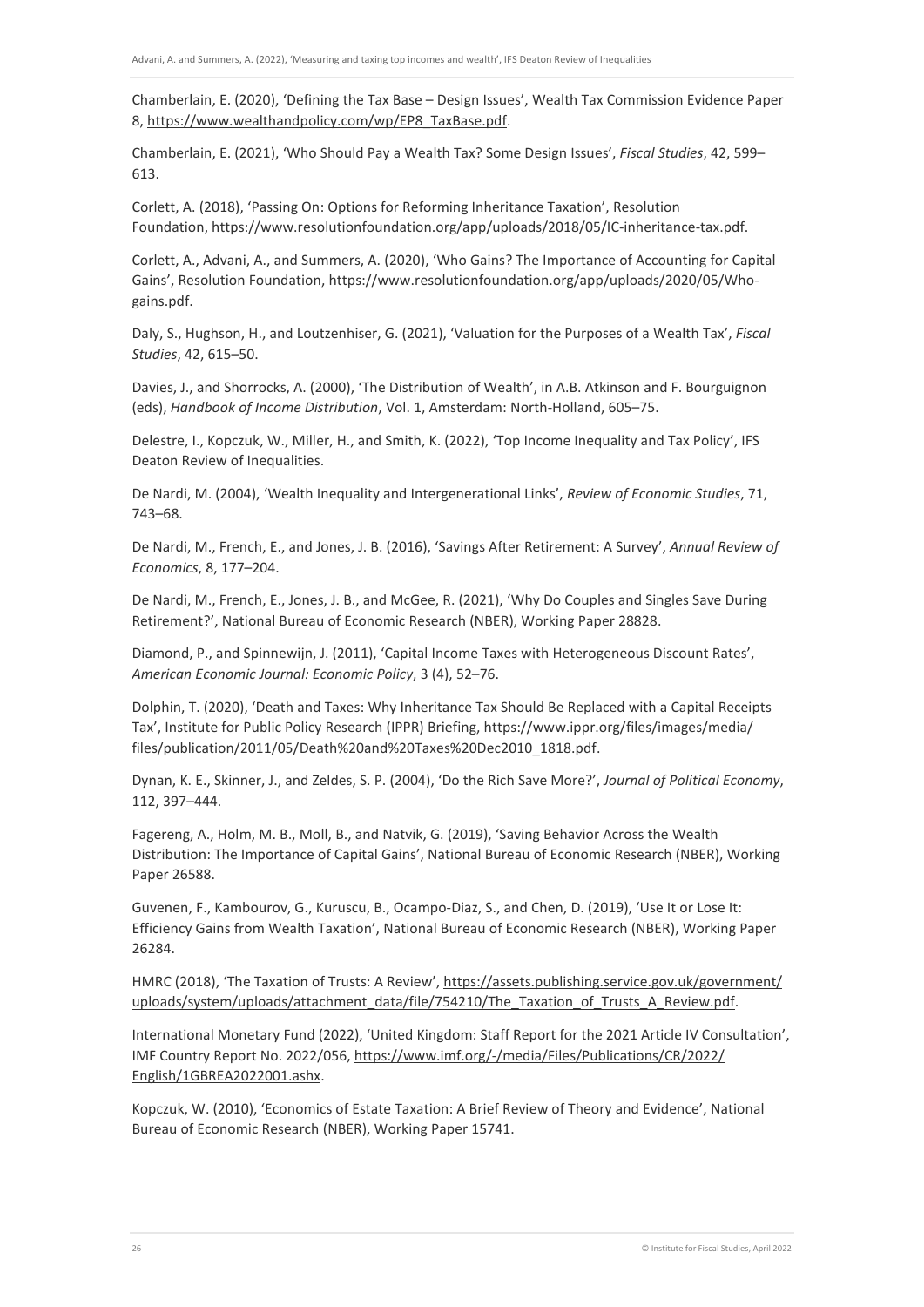Meade, J., Ironside, D., Avery Jones, J., Bell, L., Flemming, J., Kay, J. A., King, M., Macdonald, M., Sandford, C. Whittington, G., and Willis, J. (1978), *The Structure and Reform of Direct Taxation*, London: George Allen & Unwin.

Mian, A., Straub, L., and Sufi, A. (2021), 'Indebted Demand', *Quarterly Journal of Economics*, 136, 2243– 307.

Miller, H., Pope, T., and Smith, K. (2021), 'Intertemporal Income Shifting and the Taxation of Business Owner-Managers', Institute for Fiscal Studies (IFS) Working Paper W21/49, [https://ifs.org.uk/publications/15885.](https://ifs.org.uk/publications/15885)

Mirrlees, J., Adam, S., Besley, T., Blundell, R., Bond, S., Chote, R., Gammie, M., Johnson, P., Myles, G., and Poterba, J. M. (2011), *Tax by Design: The Mirrlees Review*, Vol. 2, Oxford: Oxford University Press.

Mulheirn, I. (2020), 'Sources of Wealth and Their Implications for Taxation', Wealth Tax Commission Background Paper 122[, https://www.wealthandpolicy.com/wp/BP122\\_Sources.pdf.](https://www.wealthandpolicy.com/wp/BP122_Sources.pdf)

Office of Tax Simplification (2018), 'Inheritance Tax Review – First Report: Overview of the Tax and Dealing with Administration', [https://www.gov.uk/government/publications/office-of-tax-simplification](https://www.gov.uk/government/publications/office-of-tax-simplification-inheritance-tax-review)[inheritance-tax-review.](https://www.gov.uk/government/publications/office-of-tax-simplification-inheritance-tax-review)

Office of Tax Simplification (2020), 'Capital Gains Tax Review – First Report: Simplifying by Design'[, https://www.gov.uk/government/publications/ots-capital-gains-tax-review-simplifying-by](https://www.gov.uk/government/publications/ots-capital-gains-tax-review-simplifying-by-design)[design.](https://www.gov.uk/government/publications/ots-capital-gains-tax-review-simplifying-by-design)

Piggot, J., and Whalley, J. (1996), 'The Tax Unit and Household Production', *Journal of Political Economy*, 104, 398–418.

Roberts, C., Blakely, G., and Murphy, L. (2018), 'A Wealth of Difference: Reforming the Taxation of Wealth', IPPR Commission on Economic Justice, Discussion Paper[, https://www.ippr.org/research/publications/a-wealth-of-difference.](https://www.ippr.org/research/publications/a-wealth-of-difference)

Saez, E. (2002), 'The Desirability of Commodity Taxation under Non-Linear Income Taxation and Heterogeneous Tastes', *Journal of Public Economics*, 83, 217–30.

Saez, E., and Stantcheva, S. (2018), 'A Simpler Theory of Optimal Capital Taxation', *Journal of Public Economics*, 162, 120–42.

Saez, E., and Zucman, G. (2020), 'Trends in US Income and Wealth Inequality: Revising After the Revisionists', National Bureau of Economic Research (NBER), Working Paper 27921.

Scheuer, F., and Slemrod, J. (2020), 'Taxation and the Superrich', *Annual Review of Economics*, 12, 189– 211.

Smith, M., Yagan, D., Zidar, O., and Zwick, E. (2019), 'Capitalists in the Twenty-first Century', *Quarterly Journal of Economics*, 134, 1675–745

Smith, M., Zidar, O., and Zwick, E. (2020), 'Top Wealth in America: New Estimates and Implications for Taxing the Rich', National Bureau of Economic Research (NBER), Working Paper 29374.

Summers, A. (2021), 'Ways of Taxing Wealth: Alternatives and Interactions', *Fiscal Studies*, 42, 485–507.

Summers, A. (forthcoming), 'Is It Possible to Tax the Super-Rich?', *LSE Public Policy Review*.

Stiglitz, J. E. (2018), 'Pareto Efficient Taxation and Expenditures: Pre- and Re-distribution', National Bureau of Economic Research (NBER), Working Paper 23892.

Vermeulen, P. (2018), 'How Fat Is the Top Tail of the Wealth Distribution?', *Revenue of Income and Wealth*, 64, 357–87.